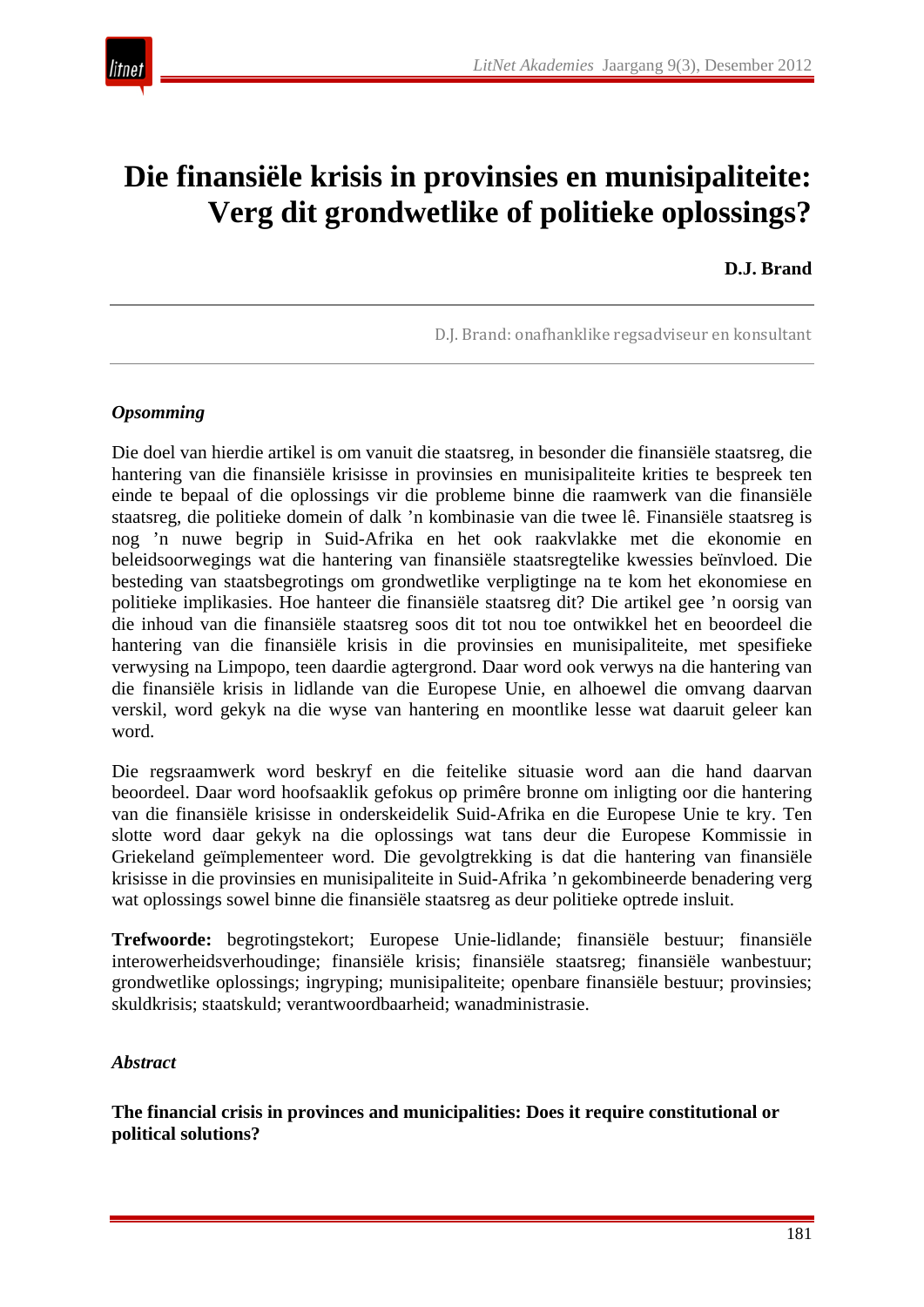Financial problems such as underspending, overspending and financial mismanagement in provinces and municipalities in South Africa have become a frequent occurrence. Regular reports by the auditor-general and the national treasury as well as various newspaper articles confirm the seriousness of this situation. The scope of these financial problems, coupled with cases of tender fraud and corruption, justifies the view that there is a serious financial crisis in many provinces and municipalities. The financial sustainability of many municipalities is under severe pressure and inadequate service delivery limits the prospects of economic growth and sustainable development in South Africa. How are these problems addressed? What is the legal framework that governs this situation?

Management of public finances includes legal, administrative and financial considerations. How are issues like these dealt with within financial constitutional law? This article deals with the way in which the financial crises in provinces and municipalities are handled from a constitutional law perspective, in particular financial constitutional law, with the aim of determining if solutions for these problems are to be found within financial constitutional law or the political domain or a combination of the two.

Financial constitutional law is still a new concept in South Africa. Therefore the discussion also provides a description of this particular part of constitutional law which includes constitutional provisions, specific financial legislation as well as economic and policy considerations that impact on dealing with financial constitutional issues.

Spending of government budgets in order to implement constitutional obligations has both economic and political implications. The article provides an overview of financial constitutional law as it has developed since 1994 until today. A critical discussion of the management of the financial crisis in provinces and municipalities is then given against the background of financial constitutional law. Limpopo is used as a case study in view of the scope of the financial crisis there and the topicality of the case.

Sections 100 and 139 of the Constitution create the possibility for the national government to intervene in a province and for a province to intervene in a municipality if there is a failure by a province or municipality to execute a constitutional obligation. The scope of the extensive financial debt of the Limpopo government at the end of 2011, coupled with a series of financial management problems, justified an intervention by the national treasury in terms of section 100. There was clearly a failure by the Limpopo government to execute specific constitutional obligations. Some of the key factors that contributed to Limpopo's problems were identified by the national treasury as follows:

- The total collapse of the management functions of the provincial treasury.
- Illegal payments by some departments to service providers.
- Bad financial management practices, in particular relating to payment of service providers.

A task team of the national treasury has assumed some of the functions of the Limpopo provincial government in order to address the legal and administrative problems underlying the financial crisis.

Reference to the situation in the European Union (EU) provides a fresh perspective on the current situation in South Africa. In terms of the consolidated Treaty on the European Union a monetary and economic union has been established between the member states. A series of EU regulations, named the Growth and Stability Pact, provide the legal framework for the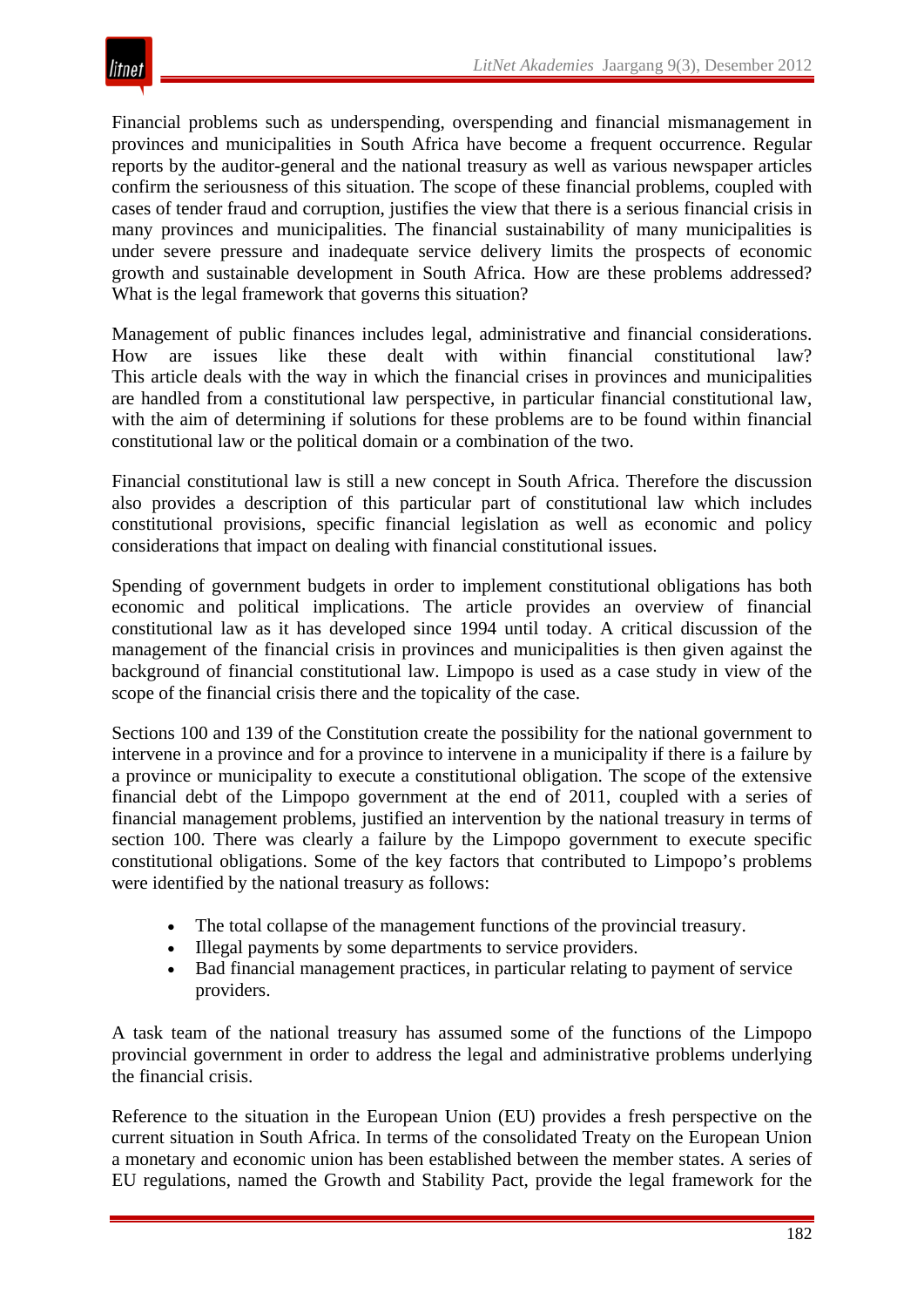coordination of economic policy and monitoring of national budgets of member states in pursuance of a common approach to promote fiscal stability and economic growth as part of the monetary and economic union. Extensive budget deficits and huge overspending of national budgets are thus not only domestic issues to be dealt with by the respective member state governments, but also fall within the jurisdiction of the EU. The EU is a unique organisation based on international agreements between its member states, while South Africa is an independent country with three interdependent spheres of government established in terms of the Constitution. In this article reference is made to how the financial crises in member states of the EU are handled with a view to considering possible lessons that could be learned, although the scope of those crises differs from the situation in South Africa.

Various member countries of the EU have been experiencing financial crises over the past few years. Greece, Spain and Italy are some current examples of countries which experienced such serious financial crises that they could not be resolved internally, but had to be dealt with at EU level. In 2009 Greece's state debt increased to 115% of the gross domestic product (GDP) and the budget deficit was approximately 13,6% of the GDP. This dire financial crisis led to the intervention of the EU, and the European Central Bank (ECB) and the International Monetary Fund (IMF) also became involved. In May 2010 a first Economic Adjustment Programme for Greece was agreed to and this was followed by the Second Economic Adjustment Programme in February 2012. These plans provide massive financial aid to Greece which is coupled with a legal and administrative reform programme. The Greek government is assisted in the implementation of these reform measures by a multidisciplinary task team of technocrats provided by the European Commission (EC). Regular reporting to the EC takes place to ensure proper compliance with the conditions of the economic adjustment programmes for Greece. It is evident that a combination of political and legal solutions is utilised to deal with the Greek situation.

It is concluded that the management of the financial crises in provinces and municipalities in South Africa requires an approach that combines solutions within financial constitutional law with political action. This includes proper implementation of constitutional provisions as well as the Public Finance Management Act 1 of 1999 and the Municipal Finance Management Act 56 van 2003, but it also requires proper adherence to the principles of transparency and accountability.

**Keywords:** accountability; budget deficit; constitutional solutions; debt crisis; European Union member states; financial constitutional law; financial crisis; financial intergovernmental relations; financial management; financial misconduct; intervention; maladministration; municipalities; provinces; public debt; public financial management.

## **1. Inleiding**

Die finansiële probleme in sommige provinsies en in die meeste munisipaliteite in Suid-Afrika is nie meer nuus nie. Dit is trouens 'n probleem wat al etlike jare bestaan en wat jaarliks onder die vergrootglas kom wanneer finansiële jaarverslae en ouditverslae in die parlement en die onderskeie provinsiale wetgewers bespreek word. Wanneer die probleme soos onderbesteding, oorbesteding en finansiële wanadministrasie bespreek word, gaan dit gewoonlik gepaard met kritiek deur die opposisiepartye asook deur die nasionale tesourie,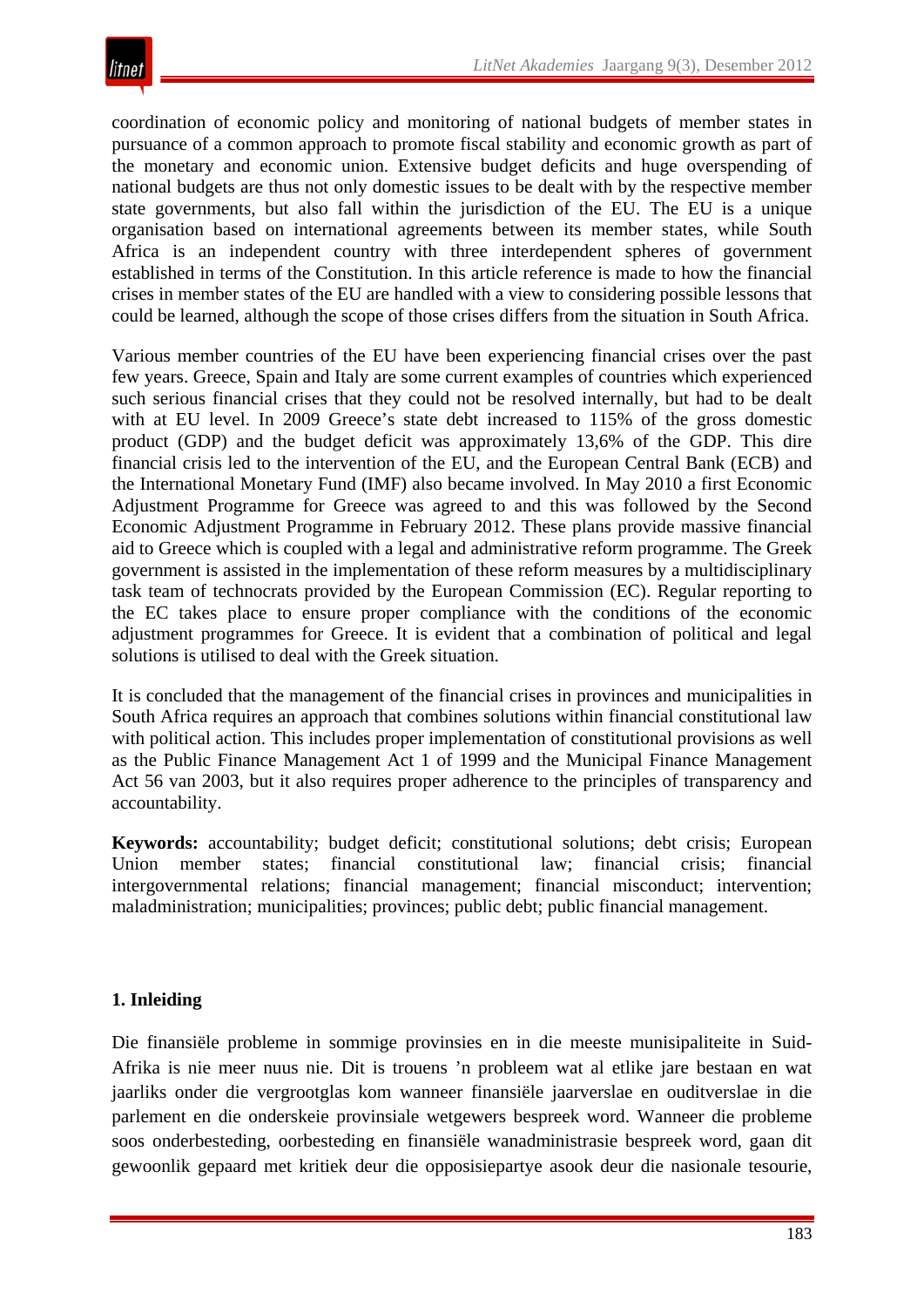wat dan bepaalde optrede teen die sondebokke moet oorweeg. Tenderbedrog en korrupsie is boonop wydverspreid in die openbare sektor. Hierdie finansiële probleme is nou reeds so omvangryk dat dit as 'n krisis binne die interowerheidsfinansies beskou kan word. Die finansiële volhoubaarheid van baie munisipaliteite is onder geweldige druk en gebrekkige dienslewering deur munisipaliteite en sommige provinsies plaas 'n demper op volhoubare ontwikkeling en ekonomiese groei in Suid-Afrika.

Kan hierdie probleme voldoende hanteer word vanuit die finansiële grondwetlike raamwerk, of is dit iets wat binne die politieke domein lê en dus politieke en beleidsbesluite verg om op te los?

In hierdie artikel word sowel die huidige finansiële krisis in provinsies en munisipaliteite as die hantering daarvan bespreek, en aanbevelings gemaak om binne die raamwerk van die finansiële staatsreg oplossings te vind en moontlik verbeterings aan die finansiële interowerheidstelsel voor te stel. Dit verskaf dus 'n bespreking van die finansiële staatsreg en die toepassing daarvan op die huidige finansiële krisis in provinsies en munisipaliteite. Daar sal ook kortliks verwys word na die finansiële krisis in sommige lidlande van die Europese Unie (EU). Die EU is weliswaar 'n eiesoortige instelling wat by wyse van internasionale verdrae ontstaan het en waarvan onafhanklike state die deelnemende eenhede oftewel lidlande is, terwyl Suid-Afrika 'n onafhanklike staat met drie regeringsfere kragtens die Grondwet is.<sup>1</sup> Die verwysing na die EU bied egter 'n nuwe perspektief op die situasie in Suid-Afrika. Uit die hantering van die krisis deur die verskillende organe van die EU en interaksie met die betrokke lidlande kan moontlik interessante lesse geleer word.

# **2. Huidige probleme**

Die enorme probleme in Limpopo aan die einde van 2011 wat effektief gedui het op die bankrotskap van die provinsie, het opnuut die kollig laat val op die finansiële en bestuursprobleme van provinsies en munisipaliteite. Die Limpopo provinsiale regering was nie in staat om in November 2011 die salarisse van onderwysers, dokters, verpleegsters, maatskaplike werkers en vele ander amptenare in sy diens te betaal nie. Die nasionale tesourie moes derhalwe ingryp deur die bestuur van sommige departemente van Limpopo oor te neem, oftewel bestuursverantwoordelikhede te aanvaar ingevolge artikel 100(1)(b) van die Grondwet. Die provinsiale tesourie van Limpopo het toe reeds 'n oortrokke fasiliteit van R757 miljoen by die Suid-Afrikaanse Reserwebank gehad en wou eintlik nog meer hê.<sup>2</sup> Hierbenewens het die provinsie oor die afgelope drie jaar ongemagtigde uitgawes van R2,7 miljard opgeloop en onbetaalde rekeninge het aan die einde van die vorige finansiële jaar R500 miljoen beloop.3 Baie skole het weens hierdie probleme nie hul skoolboeke vir 2012 ontvang nie.

Die nasionale tesourie het die volgende kernoorsake van Limpopo se probleme geïdentifiseer:

• Die totale ineenstorting van die bestuursfunksie van die provinsiale tesourie.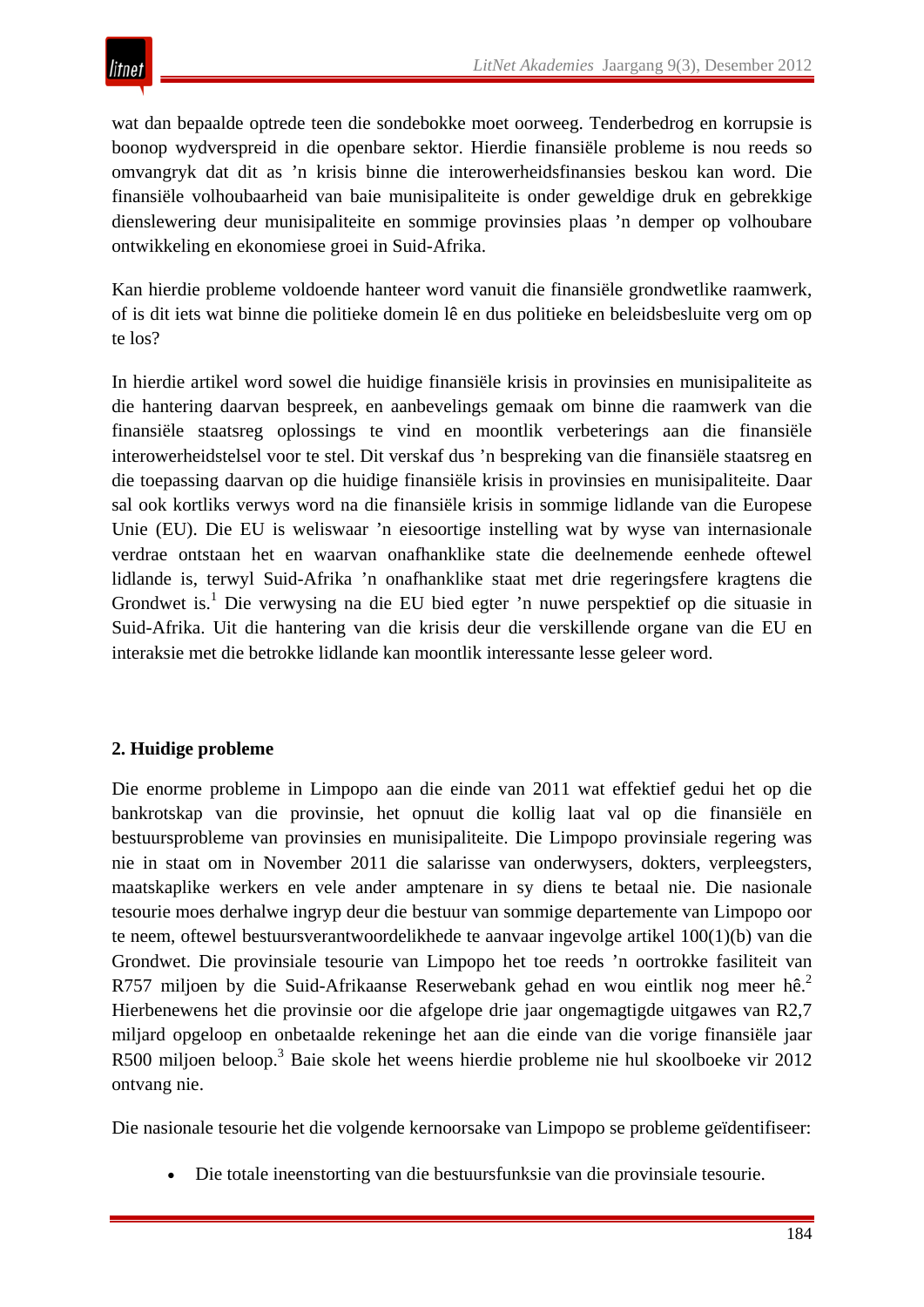- Swak finansiëlebestuurspraktyke, veral met betrekking tot die betaling van diensverskaffers.
- Verkrygingsprosedures en verslagdoening oor uitgawes wat nie aan regsvoorskrifte voldoen nie.
- Onwettige betalings deur sommige departemente
- Swak batebestuur of die afwesigheid daarvan in sommige departemente.<sup>4</sup>

Uit hierdie aanvanklike assessering deur die nasionale tesourie kan die gevolgtrekking gemaak word dat die probleme nie weens gebrekkige wetgewing of regsleemtes ontstaan het nie, maar toegeskryf kan word aan die nienakoming van wetsvoorskrifte en aan administratiewe probleme wat binne die bestaande wetgewende raamwerk ontstaan het. Die nasionale tesourie doen verdere ondersoek na die probleme en die moontlikheid van nog onreëlmatighede en selfs korrupsie is nie uitgesluit nie.

Intussen het die openbare beskermer ook ondersoek ingestel na die toekenning van tenders deur Limpopo se departement van paaie en vervoer en onder meer bevind dat 'n tender onregmatig toegeken is, dat korrupte praktyke bestaan het, dat daar finansiële wanadministrasie was en dat daar ook bedrog gepleeg is.<sup>5</sup>

Die probleme waarmee Limpopo worstel, is seker die ernstigste geval onder die nege provinsies, maar daar is sommige ander wat ook groot oorbesteding en hoë skuld opgebou het en waar swak finansiële bestuur ook algemeen geword het. Die nasionale tesourie het aan die einde van 2011 ook op versoek van die onderskeie premiers in Gauteng en die Vrystaat ingetree om te help om dié twee provinsies se geldsake weer op 'n beter voet te kry deur administratiewe ondersteuning en leiding te bied.<sup>6</sup> Alhoewel die ingryping daar ook ernstig is, blyk dit nie so omvangryk soos in die geval van Limpopo te wees nie en is daar oënskynlik ook groter samewerking van die Gautengse en Vrystaatse provinsiale regerings. Die nasionale tesourie het aangedui dat Limpopo se finansies herstruktureer gaan word om die begrotingstekort van R2 miljard aan die einde van 2011 uit besparings te kan finansier.<sup>7</sup> Die delging van die enorme skuldlas is egter net een deel van die oplossing. Onderliggend aan hierdie finansiële krisis blyk, volgens die nasionale tesourie, vele bestuurs- en administratiewe probleme te wees en moontlik ook nog misdadige optrede.

In die jongste begrotingsoorsig van die minister van finansies word die probleme in provinsies en munisipaliteite nie werklik bespreek nie, maar bloot aangedui dat langtermyn remediërende optrede nodig is. Dit word eintlik onderbeklemtoon, en trouens beskryf as uitdagings wat met volgehoue oorbesteding op personeel te doen het wat gevolglik die fondse wat vir infrastruktuur en dienslewering beskikbaar is, verminder.<sup>8</sup>

Dit is duidelik dat provinsies en munisipaliteite nie net sukkel met oorbesteding nie. Daar is heel dikwels ook onderbesteding, veral waar dit gaan oor besteding aan kapitaalprojekte soos behuising en opgradering van infrastruktuur. Sodanige onderbesteding is 'n ander vorm van finansiële wanadministrasie wat tot nadeel van die betrokke verbruikers van dienste geskied. 'n Akute geval van onderbesteding aan noodsaaklike infrastruktuur om gesondheidsdienste te kan lewer is onlangs in die media gerapporteer. Daarvolgens het die nasionale minister van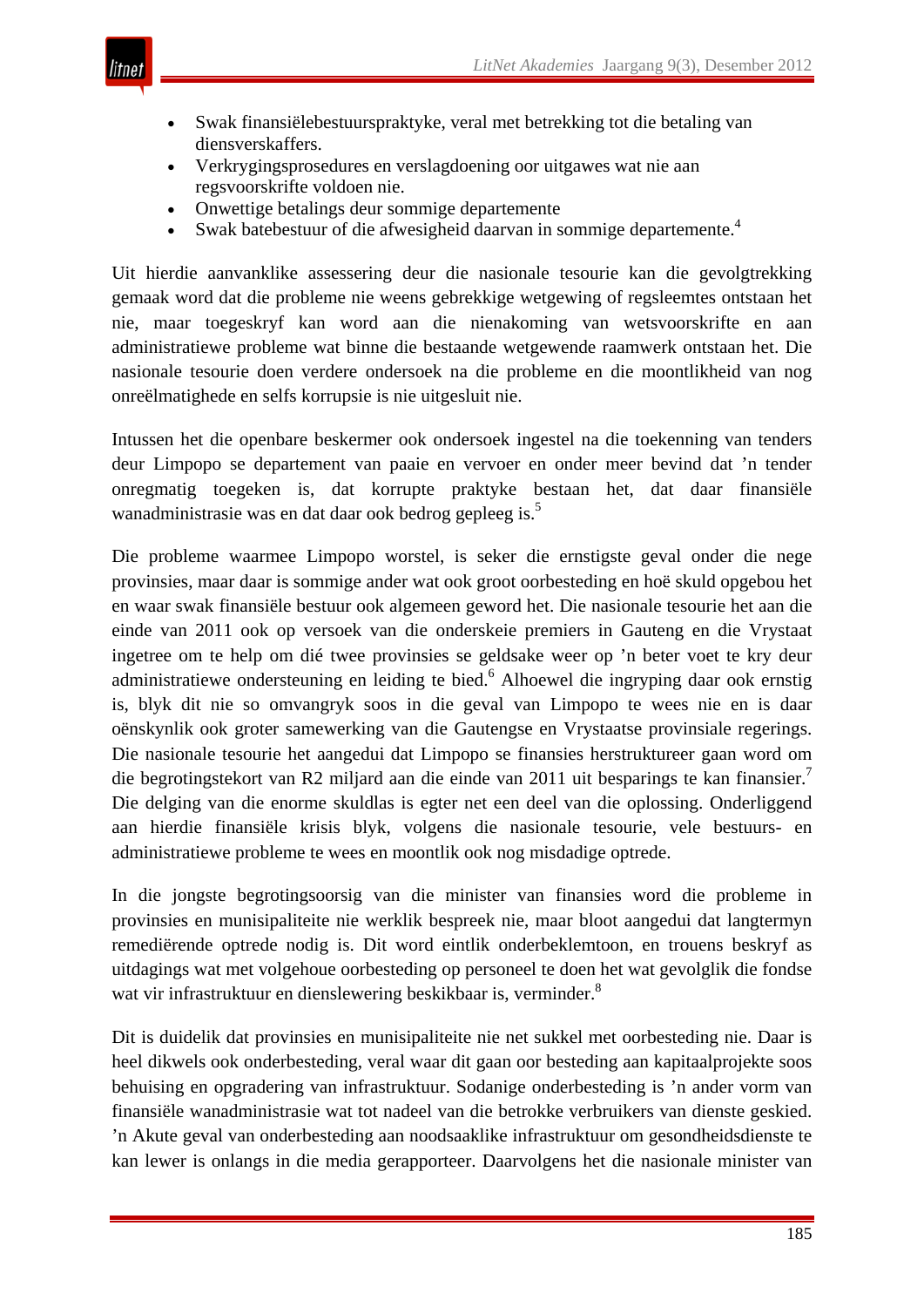gesondheid, Aaron Motsoaledi, gemeld dat vyf provinsies bykans R2 miljard van hul kapitaalbegroting vir die verbetering van hospitaalinfrastruktuur nie bestee het nie.<sup>9</sup> Hierdie provinsies het duidelik nie hul grondwetlike verpligtinge as verkose provinsiale regerings, wat die verskaffing van goeie mediese dienste insluit, nagekom nie.<sup>10</sup> Daar kan moontlik geargumenteer word dat die minister van finansies die werklike probleme in sy begrotingsoorsig om politieke redes onderbeklemtoon, soos die voorkoming van verleentheid, behoud van eenheid, of ten minste die vertoon van eenheid, binne die African National Congress (ANC).

Daar kan verskillende redes wees waarom provinsies oorbestee of onderbestee op hul begrotings, wat 'n aanduiding is van gebrekkige finansiële bestuur of selfs wanadministrasie. Hoe ook al, die probleme rakende swak prestasie en wanadministrasie regverdig volgens die beginsels van goeie regeerkunde en bestuur waarskynlik nie net medisyne om die onmiddellike pyne te verlig nie, maar eintlik chirurgiese optredes om die pasiënt vir die langer termyn gesond te kry.

Die enorme finansiële probleme in Limpopo het 'n sterk politieke kleur gekry weens die verdeeldheid binne die ANC met betrekking tot die moontlike herverkiesing van Jacob Zuma as leier van die ANC. Dit is algemeen bekend dat die premier van Limpopo, Cassel Mathale, nie 'n ondersteuner van Zuma is nie.<sup>11</sup> Die mate waarin politieke oorwegings 'n rol gespeel het in die besluit van die nasionale tesourie om in te gryp in Limpopo is nie duidelik nie. Daar is egter geen twyfel nie dat daar suiwer op meriete genoegsame gronde was vir 'n ingryping ten einde sowel die finansiële krisis as die klaarblyklike omvangryke wanbestuur daar wat ernstige gevolge vir die uitvoering van provinsiale funksies en verantwoordelikhede in Limpopo het, te probeer beredder.

Die finansiële probleme in munisipaliteite het verder ook 'n baie direkte negatiewe uitwerking in die vorm van gebrekkige munisipale dienslewering, wat dui op 'n versuim om die oogmerke van plaaslike regering genoem in artikel 152(1) van die Grondwet te bevorder.12 Dit raak miljoene mense se lewens wanneer munisipaliteite nie hul grondwetlike verpligting om basiese dienste te lewer, nakom nie en mense sonder toegang tot lopende water, behuising en elektrisiteit gelaat word. In die afgelope paar jaar het protesaksies teen gebrekkige munisipale dienslewering 'n bekende gesig dwarsdeur Suid-Afrika geword. In baie gevalle het dit ongelukkig ontaard in gewelddadige protesaksies wat lewensverlies en vernietiging of beskadiging van eiendom tot gevolg gehad het. Die krisis in munisipaliteite raak stedelike asook plattelandse munisipaliteite oor die hele land en het die potensiaal om 'n nóg groter probleem te word as daar nie ernstig deur al die regeringsfere hieraan aandag gegee word nie.

In 'n onlangse navorsingsverslag oor die omvang van burgerlike protesaksies teen gebrekkige dienslewering in munisipaliteite is bevind dat protesaksies deur die gemeenskap verwag kan word weens die probleme in die plaaslikeregeringstelsel wat tot gebrekkige dienslewering in arm gebiede gelei het.13 Klagtes oor gebrekkige dienslewering gaan ook dikwels gepaard met bewerings van korrupsie en nepotisme. Uit die navorsingsverslag blyk dat arm gemeenskappe dikwels argumenteer dat hul geen ander kommunikasiekanaal met die verkose munisipale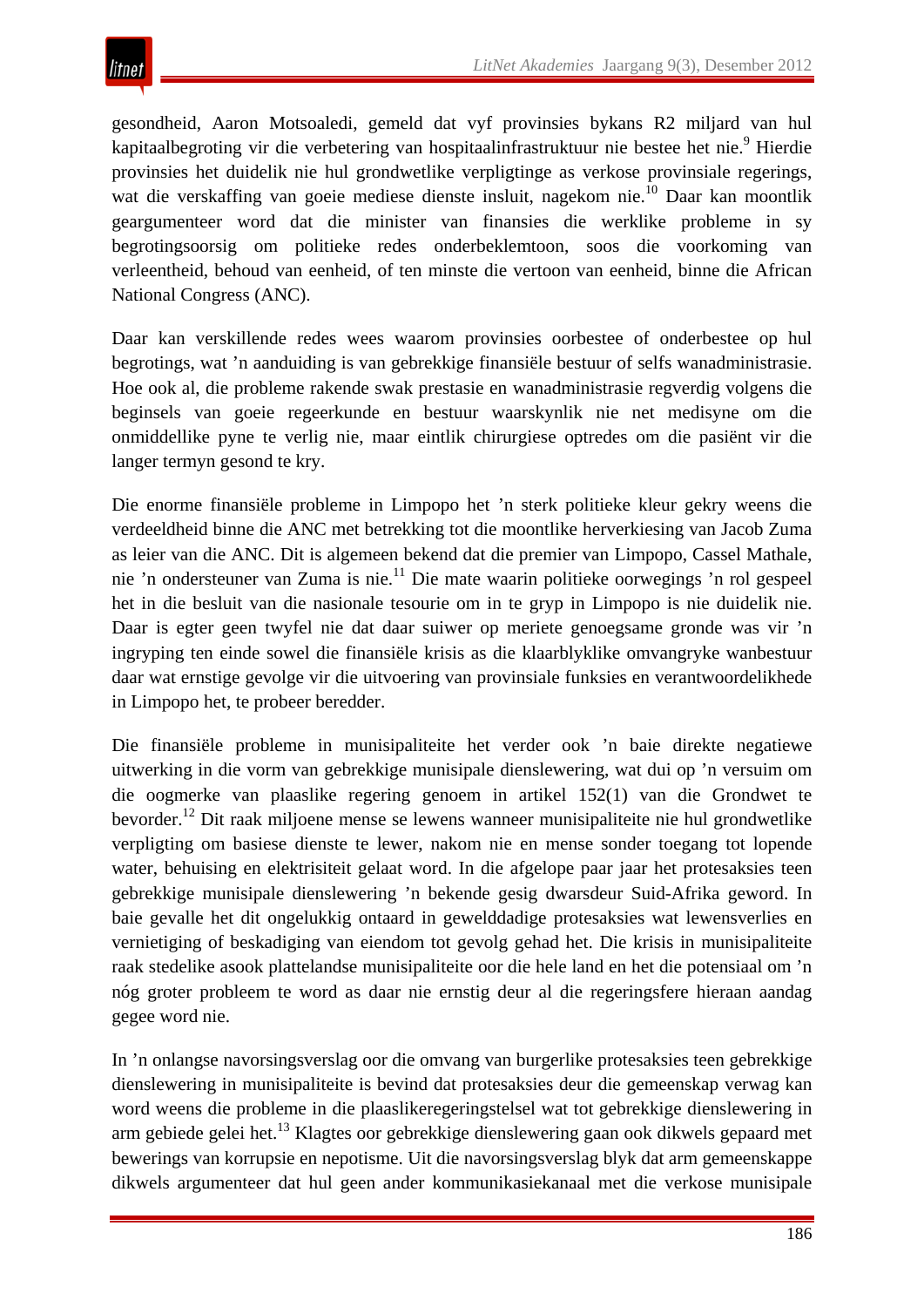leiers het nie en dat burgerlike protesaksies dus 'n manier is om hul standpunte oor te dra.<sup>14</sup> Dit dui op 'n gebrek aan verantwoordbaarheid deur munisipaliteite en dus die nienakoming van hul grondwetlike verpligtinge.

'n Ander faset van die finansiële krisis in munisipaliteite en in sommige provinsies is die gebrek aan voldoening aan ouditvereistes. In die ouditeur-generaal se verslag vir die boekjaar tot einde Junie 2011 het net 13 van die 283 munisipaliteite 'n skoon ouditverslag gekry en beloop ongemagtigde, onreëlmatige en vrugtelose uitgawes altesaam ongeveer R14,6 miljard.15 Benewens die tegniese aspekte met betrekking tot gebrekkige voldoening aan die regsvoorskrifte dui hierdie bevindings op ernstige tekortkominge met betrekking tot gesonde finansiële administrasie en bestuur in die meeste munisipaliteite.

#### **3. Finansiële staatsregtelike raamwerk**

Finansiële staatsreg is nog 'n redelik nuwe begrip in die Suid-Afrikaanse staatsreg, maar dit is goed gevestig in die Duitse staatsreg, wat ook die ontwikkeling van die grondwetlike demokrasie in Suid-Afrika beïnvloed het. Sedert 1994 het Suid-Afrika formeel 'n regstaat geword en is daar dus 'n grondwetlike basis gelê vir die hantering van staatsfinansies en finansiële interowerheidsverhoudinge. Finansiële staatsreg is 'n afsonderlike deel van die staatsreg bykomend tot die meer tradisionele komponente van staatsreg, wat fokus op organisatoriese of strukturele aspekte en menseregte. Die aard van die onderwerp verg 'n behoorlike erkenning van die rol van aspekte van ekonomie en politieke wetenskap in die hantering van hierdie spesifieke deel van die staatsreg.

Finansiële staatsreg omvat die volgende elemente:

- Die grondwetlike raamwerk vir die toewysing van finansiële bronne en uitgawe funksies aan die verskillende regeringsvlakke of -sfere.
- Ekonomiese en fiskale oorwegings in die ontwerp van finansiële interowerheidsverhoudinge in multivlak-regeringstelsels.
- Die relevante finansiële en fiskale wetgewing wat uit die Grondwet spruit.
- Die wyse waarop sowel die Grondwet as die gewone wetgewing beleidskwessies rakende finansiële interowerheidsverhoudinge hanteer.
- Die beregbaarheid van die regsbepalings met betrekking tot finansiële interowerheidsverhoudinge. Hierdie element fokus dus op die rol van die howe met betrekking tot finansiële staatsregtelike kwessies.16

In Suid-Afrika is daar 'n grondwetlike raamwerk vir finansiële interowerheidsverhoudinge, primêr vervat in hoofstuk 13 van die Grondwet, waarvan die belangrikste kenmerke as volg is:

- Die belangrikste belastingbronne is toegewys aan die nasionale regering.<sup>17</sup>
- Elke regeringsfeer het 'n reg op die billike verdeling van inkomste wat nasionaal ingevorder word.<sup>18</sup>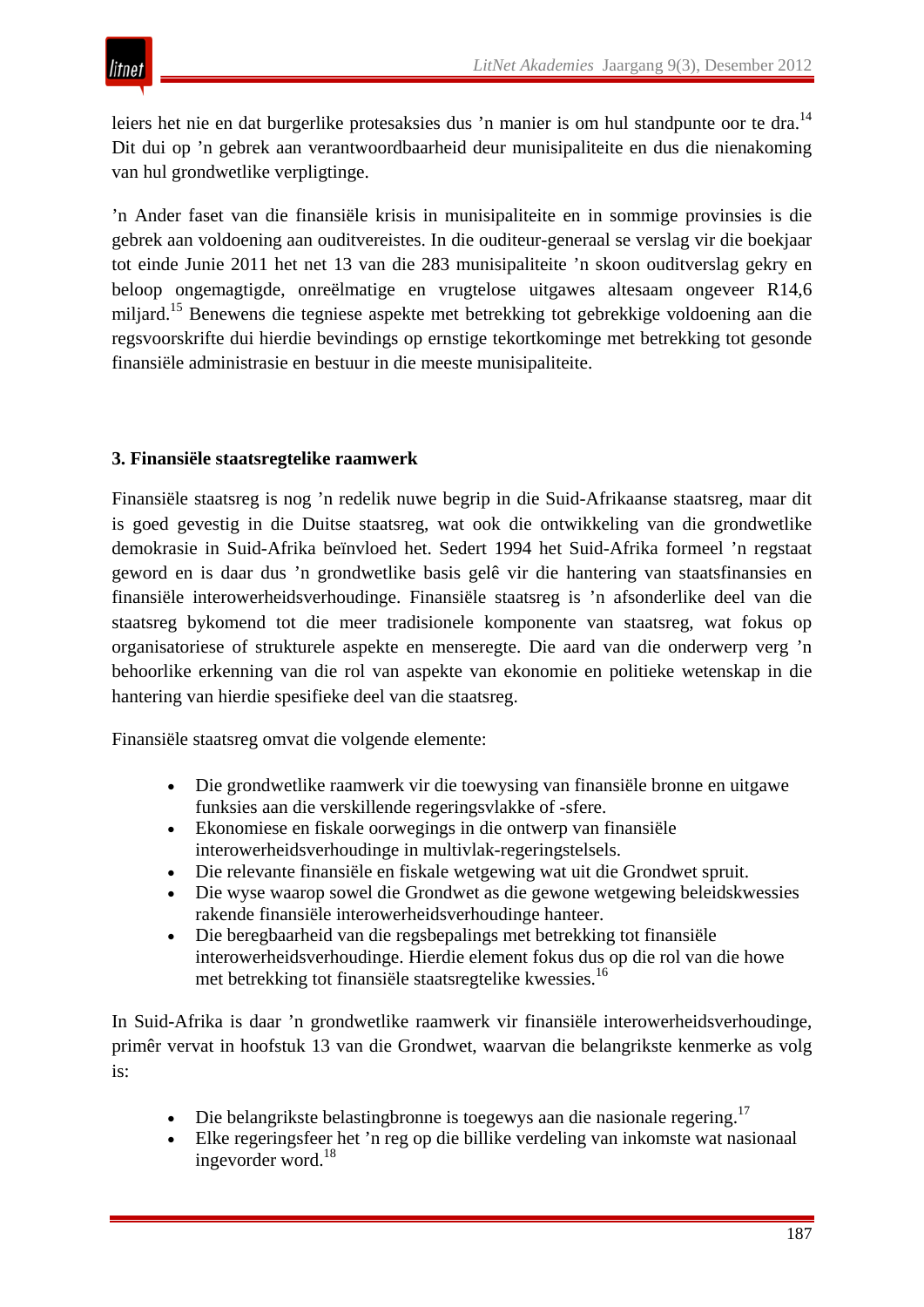

- Daar is 'n mate van outonomie vir provinsies en plaaslike regering in die bestuur van uitgawes.<sup>19</sup>
- Die erkenning van leningsbevoegdheid van al drie regeringsfere.<sup>20</sup>
- Nasionale standaarde vir begrotings, finansiële bestuur en verkryging.<sup>21</sup>

Dit is aangevul deur 'n reeks wette en regulasies, soos die jaarlikse Wet op Verdeling van Inkomste, die Wet op Interregerings- Fiskale Betrekkinge 97 van 1997, die Public Finance Management Act 1 van 1999 (PFMA) en die Municipal Finance Management Act 56 van 2003 (MFMA). In laasgenoemde twee wette word onder andere voorsiening gemaak vir die aanspreeklikheid van rekenpligtige beamptes van departemente, provinsies en munisipaliteite om hul verpligtinge ten opsigte van finansiële bestuur, begrotings en verslagdoening na te kom.<sup>22</sup> 'n Belangrike deel van die grondwetlike raamwerk wat op finansiële interowerheidsverhoudinge betrekking het, is die beginsels van samewerkende regering in hoofstuk 3 van die Grondwet. Dit erken die individuele onderskeidende rol van elke regeringsfeer en die interafhanklikheid en onderlinge verbondenheid tussen regeringsfere.<sup>23</sup> Dit impliseer onder andere dat daar in die praktyk gereelde skakeling, konsultasie, koördinering en wedersydse ondersteuning tussen regeringsfere moet wees.

Die hantering van die finansiële krisis in provinsies en munisipaliteite moet dus binne hierdie regsraamwerk geskied.

Daar is ook ander belangrike bepalings in die Grondwet wat die basis verskaf vir ingryping in die bestuur van 'n provinsie, soos in die geval van Limpopo, of van 'n munisipaliteit. In artikel 100 word voorsiening daarvoor gemaak dat die nasionale regering kan ingryp in 'n provinsie as daar nienakoming van die uitvoerende verpligtinge deur die provinsiale uitvoerende gesag is.24 Dit was die basis vir die optrede van die nasionale tesourie om die krisis in Limpopo te hanteer. 'n Soortgelyke magtiging vir ingryping deur 'n provinsie in die werk van 'n munisipaliteit kom in artikel 139 voor.

Vanuit 'n grondwetlike hoek gesien, is ingryping deur een regeringsfeer in die sake van 'n ander regeringsfeer 'n redelik drastiese maatreël wat met omsigtigheid hanteer moet word. Dit is dus nie 'n stap wat ligtelik oorweeg moet word nie, veral in die lig van die beginsels van samewerkende regering en interowerheidsbetrekkinge in hoofstuk 3 van die Grondwet. Die konstitusionele hof het die toepassing van artikel 100 paslik beskryf as 'n bepaling met beperkte aanwending wat die nasionale regering magtig om in die uitvoerende gesag van 'n provinsie in te gryp slegs as die provinsie self onbevoeg of onwillig is om uitvoerende verpligtinge na te kom.25 Die wanbesteding van fondse en grootskaalse wanadministrasie in Limpopo is klaarblyklik so 'n geval.

Die PFMA, wat onder meer uitvoerige bepalings oor die verantwoordelikhede van rekenpligtige beamptes in provinsiale en nasionale departemente bevat, maak voorsiening vir dissiplinêre optrede teen rekenpligtige beamptes wat hulle aan finansiële wangedrag skuldig maak en skep voorts 'n reeks kriminele oortredings deur hierdie beamptes.26 Die doel van die PFMA is die regulering van finansiële bestuur in die nasionale en provinsiale regeringsfere.<sup>27</sup> In die geval van plaaslike regering vervul die MFMA 'n soortgelyke rol, maar dit bevat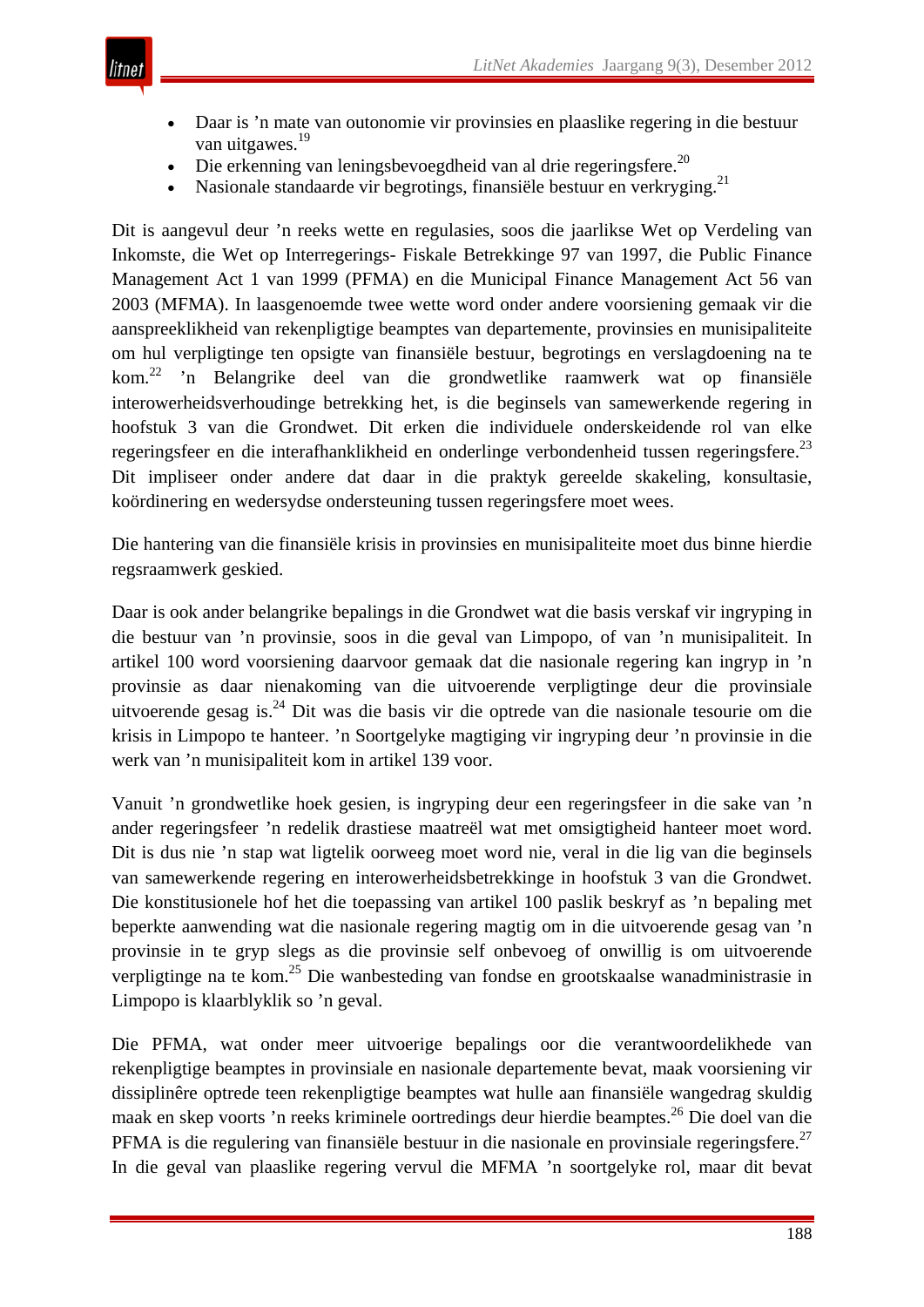bykans dubbeld soveel bepalings as die PFMA. Daar word onder andere in hoofstuk 13 van die MFMA spesifiek voorsiening gemaak vir die hantering van finansiële probleme in munisipaliteite. Die PFMA het geen soortgelyke bepalings nie. Indien die nasionale regering in die geval van 'n finansiële krisis in 'n provinsie wil ingryp, is artikel 100 van die Grondwet dus die regsbasis vir die ingryping en nie die PFMA nie, alhoewel hierdie artikel oor meer as net finansiële probleme handel.

Die nasionale regering word in artikel 100 gemagtig om enige gepaste stappe te doen om te verseker dat die provinsie sy verpligtinge nakom, en dit sluit twee spesifieke moontlike optredes in, naamlik:

- Die uitreiking van 'n direktief of lasgewing aan die provinsiale uitvoerende gesag waarin spesifieke stappe uiteengesit word om sy verpligtinge na te kom.
- Aanvaarding van verantwoordelikheid deur die nasionale regering vir die betrokke verpligting in die provinsie vir sover dit nodig is om die gespesifiseerde oogmerke in artikel  $100(1)(b)$  te bereik.<sup>28</sup>

Die uitreiking van 'n direktief of lasgewing is 'n eerste moontlike optrede wat nie die mees drastiese ingryping is nie, aangesien 'n provinsie steeds die verantwoordelikheid dra om met sy eie amptenare die geïdentifiseerde verpligtinge na te kom. 'n Direktief kan ook heel eenvoudig fokus op 'n enkele probleem, byvoorbeeld deur te gelas dat 'n provinsie binne 'n gespesifiseerde tyd onafgelewerde skoolboeke by die betrokke skole aflewer.

Die tweede moontlike optrede, naamlik die aanvaarding van 'n verantwoordelikheid van die provinsiale regering, is 'n meer ingrypende optrede waardeur die nasionale regering as't ware die posisie van die betrokke provinsiale regering tydelik inneem ten einde die betrokke probleem reg te stel. Dit moet uiteraard met groot omsigtigheid hanteer word, en met behoorlike inagneming van die beginsels van samewerkende regering wat in artikel 41 gelys word. Die Nasionale Raad van Provinsies het voorts ook 'n kontrolefunksie, aangesien kennis van die ingryping by die raad ter tafel gelê moet word en die raad dit ook moet goedkeur en gereeld moet hersien.<sup>29</sup>

Die nasionale tesourie het dit duidelik gemaak dat die ingryping in Limpopo ingevolge artikel  $100(1)(b)$  geskied.<sup>30</sup> Amptenare van die nasionale tesourie het dus verantwoordelikhede van die Limpopo-regering aanvaar of tydelik oorgeneem ten einde die finansiële krisis daar op te los. In die lig van die mediaverklaring van die nasionale tesourie sluit hierdie verantwoordelikhede onder andere die behoorlike nakoming van die provinsiale tesourie se pligte ingevolge artikel 18(1) en (2) van die PFMA in, soos die opstel van 'n begroting en effektiewe finansiële bestuur. Artikel 39 van die PFMA bepaal voorts dat rekenpligtige beamptes van provinsiale departemente effektiewe begrotingsbestuur moet toepas en onder andere stappe moet doen om oorbesteding van die begroting te voorkom. In Limpopo is hierdie vereiste skynbaar geïgnoreer en moet die amptenare van die nasionale tesourie ook hierdie verantwoordelikheid oorneem om die uitgawes van elke provinsiale departement weer binne die begroting te bring.<sup>31</sup>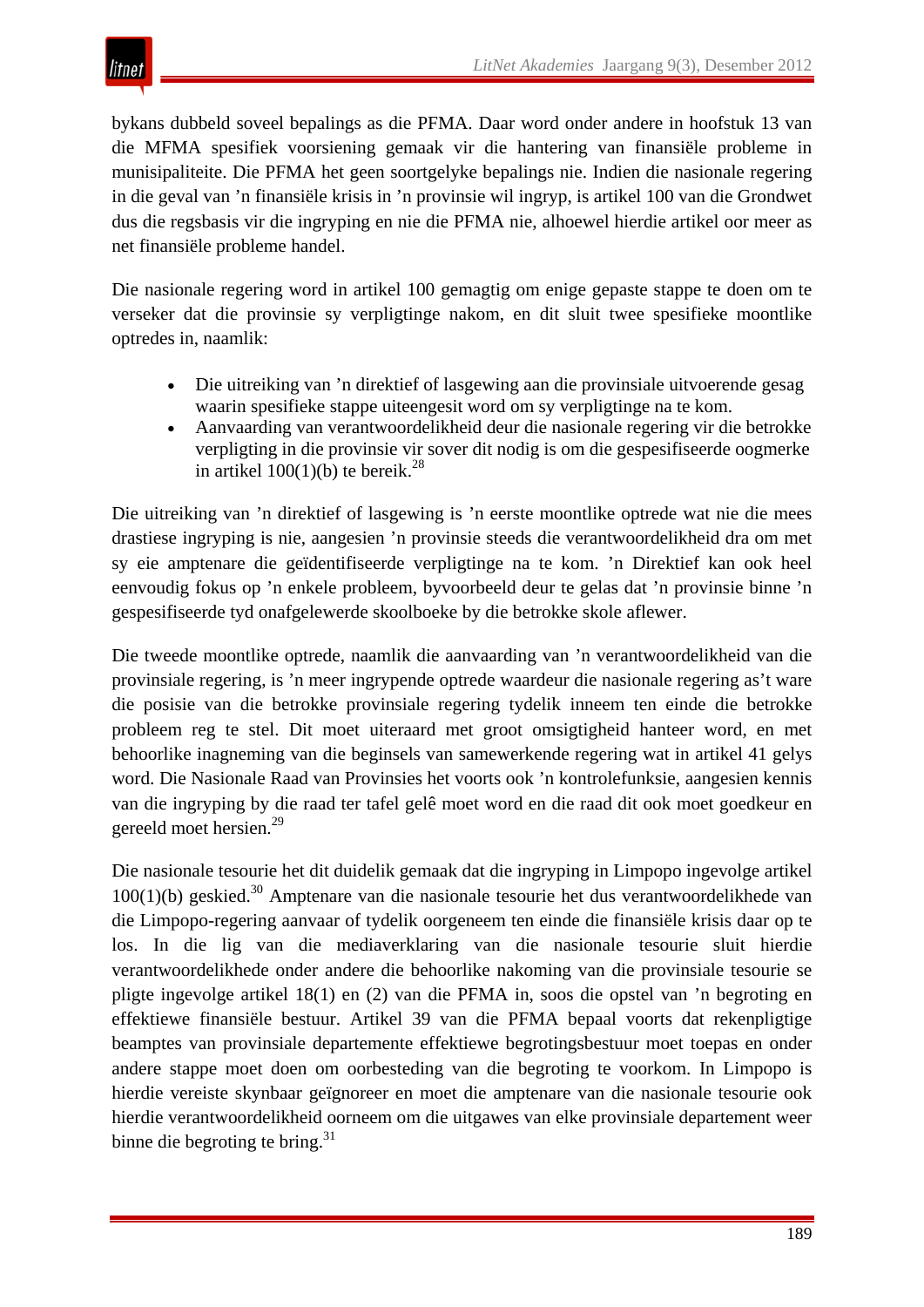Daar is dus 'n regsraamwerk, stewig geanker in die Grondwet, om finansiële krisisse in provinsies en munisipaliteite te kan hanteer.

Dit is egter duidelik dat hierdie kwessie ook 'n politieke kant het. Beleidsformulering en bepaling van begrotingsprioriteite is in wese politieke besluite.<sup>32</sup> Dit moet natuurlik binne die bepaalde regsraamwerk van die finansiële staatsreg geskied. Die finansiële staatsreg gee erkenning aan die invloed van politieke beleidskwessies, ekonomiese oorwegings en selfs maatskaplike faktore, wat uiteindelik ook beleidskwessies is, op die funksionering van finansiële interowerheidsverhoudinge. Die ingryping van die nasionale tesourie in Limpopo is dus nie bloot 'n regstegniese optrede ingevolge artikel 100 van die Grondwet nie. Beleidsoorwegings soos die tydsberekening rakende die besluit om op te tree, leierskapsdebatte in die ANC, die vraag of enige lid van die uitvoerende gesag van Limpopo aanspreeklik gehou gaan word vir die probleme, en of daar ingevolge die PFMA teen enige amptenare vir hul aandeel aan die wanadministrasie opgetree gaan word, het waarskynlik ook 'n rol gespeel, maar daaroor kan net gespekuleer word. Die oplossing van ernstige probleme by wyse van 'n ingryping ingevolge artikel 100 verg nie net toepaslike kundigheid van die nasionale tesourie en ander nasionale departemente nie, maar ook die samewerking van die provinsiale politieke leiers en amptenary, en dit kan uiteraard 'n moeilike en sensitiewe saak wees, aangesien sommige van hulle waarskynlik die oorsaak van die probleme is.

Die bestaan van 'n politieke wil om die probleme in provinsies en munisipaliteite op te los en om aanspreeklikheid vir wanadministrasie te aanvaar en die wetgewing behoorlik toe te pas, kan skynbaar nie onomwonde aanvaar word nie. Indien dit wel deurgaans bestaan het, sou die ouditeur-generaal se jaarlikse ouditverslae seker na 17 jaar van demokrasie al heelwat meer goeie nuus bevat het, sou meer top amptenare wat by finansiële wanadministrasie betrokke is, al voor die hof gedaag gewees het, en sou die politieke leiers wat politieke verantwoordelikheid daarvoor dra, uit hul ampte bedank het.

## **4. Die hantering van die krisis in die Europese Unie**

Die finansiële krisis in provinsies en munisipaliteite in Suid-Afrika het nie naastenby die omvang en effek van die ekonomiese en fiskale krisis in sommige lidlande van die EU nie. Die oorsake is ook nie dieselfde nie, maar die regerings van die krisislande moet onder andere oplossings vind vir grootskaalse oorbesteding en begrotingstekorte wat ook 'n kernaspek van die finansiële krisis in sommige provinsies in Suid-Afrika is. Griekeland, Spanje en Italië is die drie prominentste lede van die EU wat ernstige finansiële probleme ervaar en in so 'n mate dat die EU, synde die "hoër regeringsfeer", hierop moes reageer en verskillende opsies vir ingryping en hulpverlening oorweeg het. Die EU het ingevolge artikel 3(4) van die Gekonsolideerde Europese Unie-Verdrag 'n ekonomiese en monetêre unie gevestig.<sup>33</sup> As deel van die implementering hiervan is 'n reeks maatreëls aanvaar wat fokus op die koördinering van ekonomiese beleid en monitering van nasionale begrotings, wat onder andere impliseer dat lidlande 'n deel van hul onafhanklike besluitnemingsmag aan die Unie oorgedra het. Hierdie regsraamwerk staan bekend as die Stability and Growth Pact.<sup>34</sup>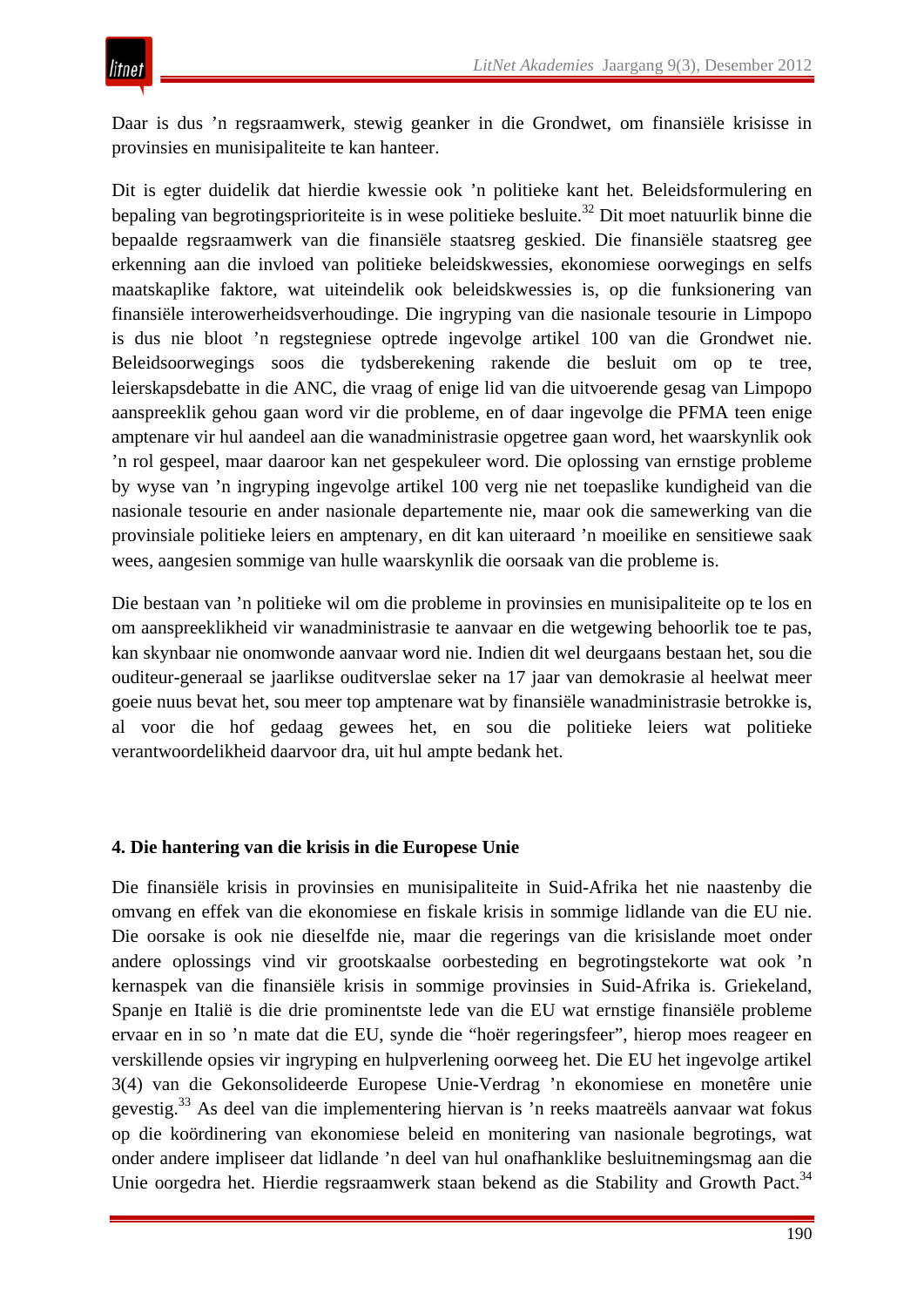Oormatige begrotingstekorte en grootskaalse oorbesteding van lidlande se begrotings is dus 'n kwessie wat nie net deur die betrokke nasionale regerings hanteer moet word nie, maar duidelik ook deel van die EU se mandaat is.

Die hantering van finansiële krisisse, soos die uitermatige oorbesteding deur provinsies in Suid-Afrika, is ook 'n saak wat nie bloot 'n interne provinsiale kwessie is nie, maar die nasionale regering ook direk raak in die lig van die interafhanklikheid van die regeringsfere.<sup>35</sup> In Suid-Afrika het Limpopo, die Oos-Kaap en in 'n mindere mate Gauteng en die Vrystaat sodanige finansiële probleme ontwikkel dat dit die aandag van en optrede deur die nasionale regering genoop het.

In 2009 het Griekeland se staatskuld gegroei tot 115% van die bruto binnelandse produk (BBP) en die begrotingstekort was ongeveer 13,6% van die BBP.<sup>36</sup> Aansienlike oorbesteding deur die staat en 'n skerp daling in staatsinkomste was volgens die Europese Kommissie (EK) van die vernaamste faktore wat hiertoe aanleiding gegee het.<sup>37</sup> Benewens die feit dat die ekonomie in Griekeland nie groei nie, is 'n sleutelkenmerk van die moderne Griekse tragedie die feit dat staatskuld aan die einde van 2011 165,3% van die BBP beloop het en die begrotingstekort 9,1% van die BBP.<sup>38</sup> Vir enige regering is dit 'n enorme krisis wat nie bloot intern opgelos kan word nie. Hierbenewens het dit 'n uitkringende effek op die euro-sone, waarvan Griekeland ook 'n lid is,<sup>39</sup> en op die EU. Ingryping vanuit Brussel is dus nie net geregverdig nie, maar absoluut noodsaaklik om Griekeland uit hierdie benarde posisie te help red. Gesentraliseerde besluitneming op Unie-vlak oor die hantering van die krisis is voorts nodig om die moontlike verspreiding van die Griekse probleme na ander lidlande te beperk.<sup>40</sup> Benewens volgehoue oorbesteding deur opeenvolgende Griekse regerings het ander interne faktore, soos politieke onstabiliteit, administratiewe probleme, belastingtekorte en 'n regulatoriese raamwerk wat ekonomiese groei strem, bygedra tot die krisis, en dit het ook die aanvanklike reddingspogings deur die Unie belemmer.<sup>41</sup>

Die EK, wat die algemene Europese belange van die lidlande verteenwoordig en eintlik as die uitvoerende gesag van die EU funksioneer, is die orgaan wat onder andere daarvoor verantwoordelik is om die begroting te bestuur en beleid te implementeer en te monitor.<sup>42</sup> Soos aangedui, verskaf artikel 3(4) van die Gekonsolideerde Europese Unie-Verdrag die regsbasis vir die ontwikkeling van 'n ekonomiese en monetêre unie met die euro as geldeenheid.43 Ter bevordering van die ekonomiese en monetêre unie is ooreengekom dat lidlande hulle moet weerhou van uitermatige begrotingstekorte. Die jaarlikse begrotingstekort mag nie meer as 3% van die BBP wees nie en die totale staatskuld mag nie 60% van die BBP oorskry nie. Dit is ook 'n belangrike kwalifiserende vereiste vir deelname aan die eurosone. 44

Die ekonomiese en fiskale krisis in Griekeland en ander EU-lidlande is dus in die eerste plek op die EK se agenda om vanaf 'n Unie-vlak te hanteer. Die omvang van die krisis het egter meegebring dat ander organisasies, naamlik die Europese Sentrale Bank (ECB) en die Internasionale Monetêre Fonds (IMF) ook betrokke geraak het by die vind van oplossings. Die inisiatiewe van die EK, in samewerking met ander instellings, om die Griekse krisis te hanteer, val binne die breë regsraamwerk van die EU. Daar word onder meer in artikel 9D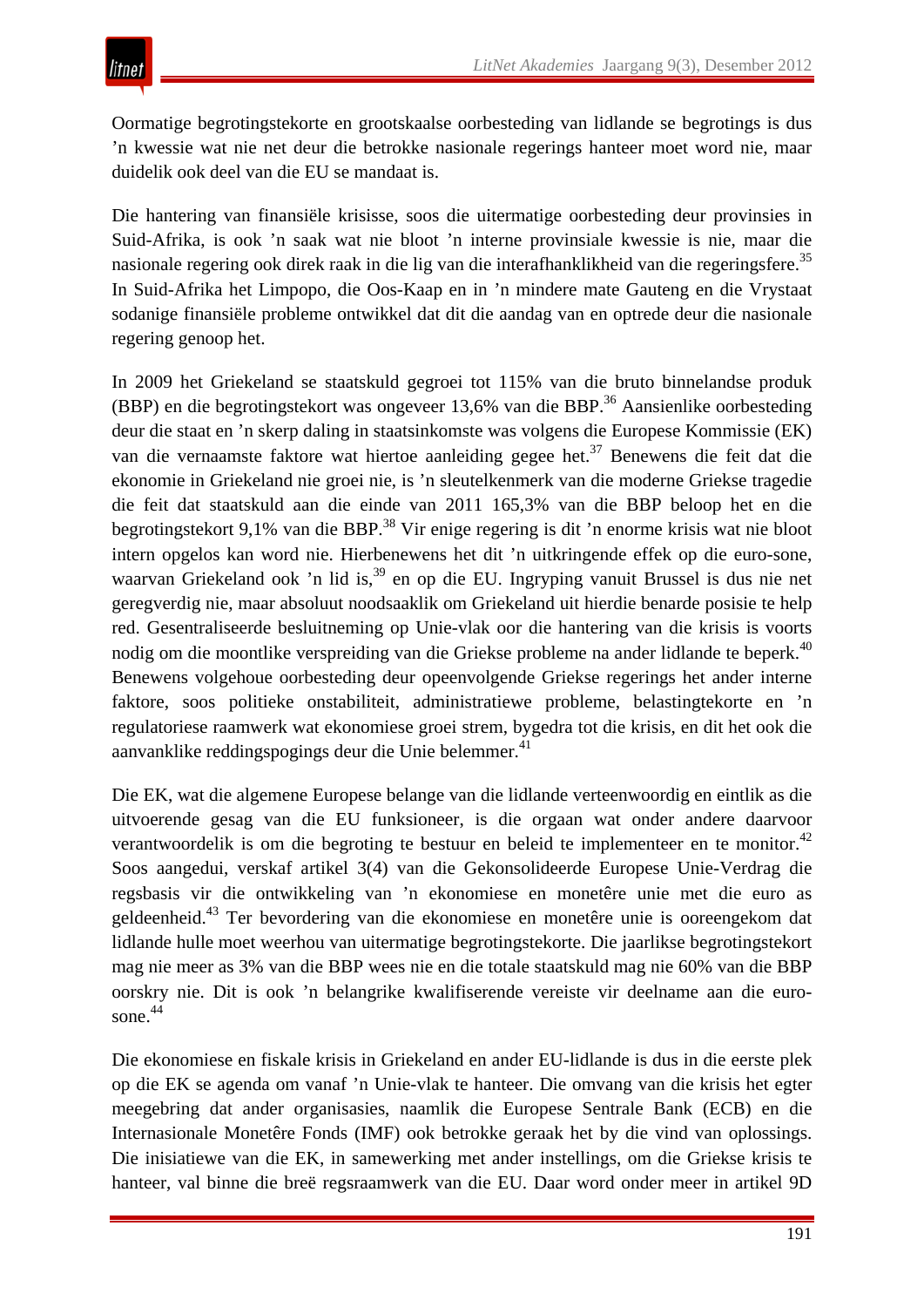van die Verdrag van Lissabon aan die Kommissie 'n wye algemene bevoegdheid verleen om die belange van die EU te bevorder en gepaste inisiatiewe ter uitvoering van hierdie oogmerk te neem.<sup>45</sup> Ingevolge artikel 126 van die Treaty on the Functioning of the European Union (TFEU) het die EK en die raad van ministers ook 'n spesifieke bevoegdheid om in te gryp indien 'n lidland nie voldoen aan voorskrifte om staatskuld binne aanvaarbare perke te bring nie. Die EK doen aanbevelings aan die raad van ministers oor gepaste maatreëls wat 'n lidland moet implementeer ten einde 'n uitermatige begrotingstekort binne 'n bepaalde tyd te beëindig, en die raad neem dan 'n besluit met aanbevelings aan die betrokke lidland om die situasie binne 'n gegewe tyd reg te stel.<sup>46</sup>

In Mei 2010 het die EK die eerste hulpprogram vir Griekeland, naamlik die Economic Adjustment Programme for Greece, wat sowel grootskaalse leningsfinansiering as spesifieke hervormingsvoorskrifte bevat, aangekondig.47 Dit is opgevolg met die tweede hulpprogram in Februarie 2012, wat nog meer finansiële hulp in die vorm van lenings deur die European Financial Stability Facility (EFSF) en die IMF bevat, asook 'n skuld-ruilprogram, en gekoppel is aan verdere administratiewe en strukturele hervormingsmaatreëls.<sup>48</sup> Die eerste en tweede reddingspakkette van die Unie aan Griekeland het dus 'n primêre regsbasis in die Europese Unie-Verdrag (Treaty on the European Union) en die Stability and Growth Pact. Die hulp aan Griekeland is gefokus op die toepassing van die ooreengekome skuldvereistes in die Stability and Growth Pact.

Die EK en die IMF het beklemtoon dat verdere finansiële hulp nie sonder die implementering van hervormingsmaatreëls in Griekeland kan plaasvind nie.49 Gereelde verslagdoening deur die Griekse regering en monitering van die situasie deur die EK in samewerking met die IMF en die Europese Sentrale Bank is nodig ten einde te verseker dat die hervormingsmaatreëls suksesvol geïmplementeer word.<sup>50</sup> Griekeland word onder andere verplig om drastiese besnoeiings aan pensioenvoordele in te stel om 'n billiker en meer volhoubare staatspensioenstelsel te kry, die belastingadministrasie te verbeter, streng op te tree teen belastingontduiking en die finansiële bestuurstelsel te hervorm.<sup>51</sup> Administratiewe, strukturele en regshervorming ten einde staatskuld te verminder en 'n basis vir ekonomiese groei te kan kry, plaas 'n enorme verpligting op die huidige en toekomstige Griekse regerings.

Hoe kan die Griekse regering aan al hierdie vereistes voldoen? Dit was vroeg al duidelik dat Griekeland nie net finansiële hulp nodig het nie, maar ook tegniese hulp om die regs- en administratiewe hervormings te kan deurvoer. Vanuit Brussel is daar dus ook tegniese ondersteuning vir die Griekse regering in die vorm van 'n taakspan van 45 deskundiges van verskillende Europese lande wat in 2011 deur die EK aangestel is om Griekeland te help om die hervormingsplan van die EU en die IMF te implementeer.<sup>52</sup> Die taakspan werk saam met die Griekse regering om 'n verskeidenheid hervormingsprojekte te implementeer. Daar word veral gefokus op hervorming van die belastingadministrasie en verbetering van die bestuur van staatsfinansies.

Die finansiële krisis in sowel Griekeland as ander lidlande het egter ook 'n politieke dimensie. Die Griekse regering moet aan die kiesers en die Griekse parlement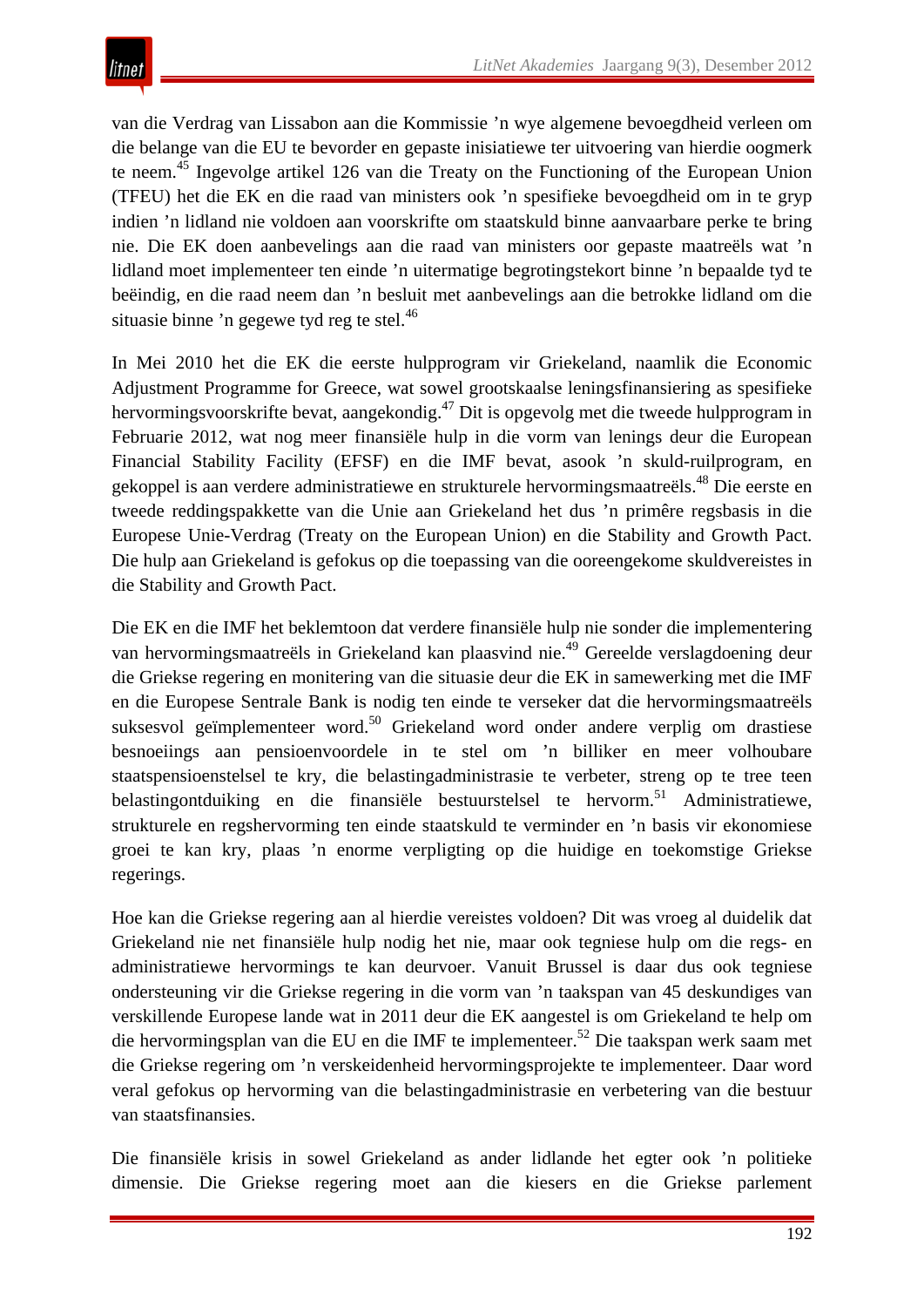verantwoording doen oor die krisis en oor wat gedoen word om die situasie te beredder. Boonop moet daar ook in Brussel aan die instellings van die EU verslag gedoen word. Die omvang van die krisis het ook meegebring dat opeenvolgende Griekse regerings politieke steun binne die EU moes verkry ten einde uiteindelik die gevraagde hulppakkette te kon bekom. In hierdie proses het die Duitse kanselier, Angela Merkel, 'n leidende rol gespeel om ander lidlande, soos Frankryk en Brittanje, se steun te bekom vir hulp aan daardie lidlande wat ekonomiese en finansiële krisisse ervaar. Die politieke steunwerwing en onderhandelinge tussen politieke leiers van die lidlande, asook met die verskillende Griekse leiers, was 'n krities belangrike element in die hantering van die krisis.<sup>53</sup> Sonder die positiewe rol van Angela Merkel, met die steun van veral die Franse president, het die reddingsplanne nie 'n goeie kans gestaan om aanvaar te word nie, aangesien die finansiële steun aan Griekeland in 'n groot mate afhanklik is van die bydraes wat die meer welvarende lidlande daartoe kan maak.

Die proses het ook meegebring dat die Griekse politieke leiers van verskillende partye hulle verbind het tot die hervormingsmaatreëls wat ingevolge die reddingspakkette vereis is. In belang van die mense van Griekeland was dit nodig dat politieke leiers van al die belangrikste partye hulle tot langtermyn-oplossings verbind.<sup>54</sup> Die instelling van die tegniese taakspan het ook wye ondersteuning gekry van politieke leiers van die lidlande, waardeur hulle ook hul verbintenis tot oplossings vir die Griekse krisis bevestig het.<sup>55</sup>

Die uiteindelike sukses met die implementering van die onderskeie hulpprogramme is, benewens die betrokkenheid van amptenare van Brussel, ook afhanklik van die politieke wil en verbintenis tot oplossings van die Griekse regering. Trouens, dit blyk duidelik uit die Second Economic Adjustment Plan for Greece dat die implementering van hervormingsmaatreëls ingevolge die eerste hulppakket te stadig was en dat daar vraagtekens was oor die erns waarmee die Griekse regering die kwessie hanteer.<sup>56</sup> Verdere administratiewe hervormings oor 'n breë front ten einde staatskuld te verminder en ekonomiese groei te bevorder is dus opnuut in fokus met die implementering van die tweede hulpprogram.

## **5. Bevindings en moontlike oplossings**

Die hantering van die finansiële krisis in lidlande van die EU geskied binne die breë regsraamwerk van die Unie en met deeglike inagneming van die plaaslike regsvereistes van die betrokke lidlande. In die geval van Griekeland is die toepassing van die streng voorskrifte van die Stability and Growth Pact 'n kernaspek van die hele reddingsplan. 'n Reeks belangrike regshervormings in Griekeland is voorts deel van die oplossing.

Uit die hantering van die Griekse krisis blyk dit duidelik dat die regs- en administratiewe hervormingsmaatreëls wat Griekeland ingevolge die ooreenkoms met die EK as deel van die reddingspakket moet instel, egter slegs een kant van die munt is. Sonder die politieke wil om dit te doen en te laat werk, en sonder die politieke steun van die leiers van ander lidlande van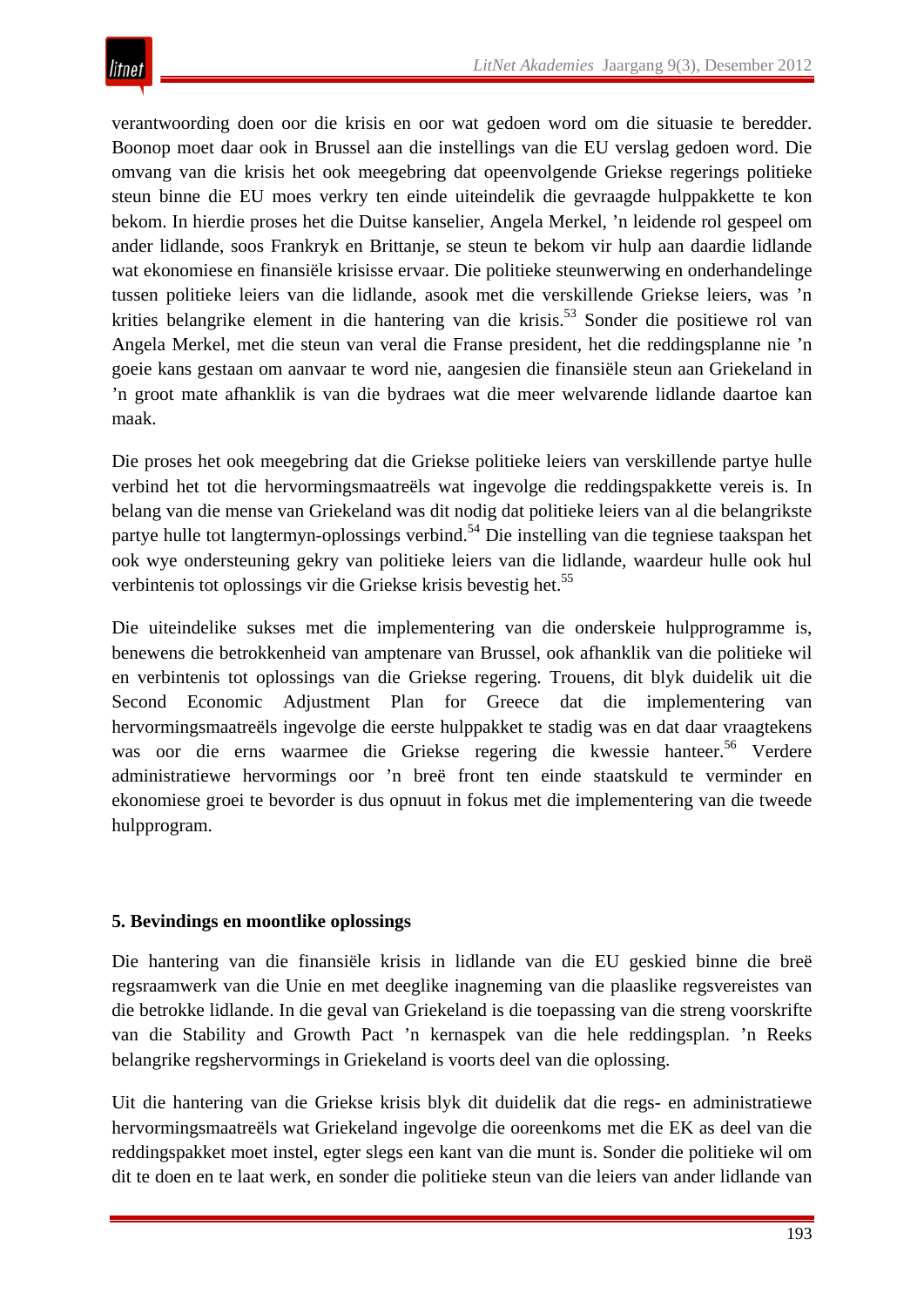die EU, is die kans op sukses vir Griekeland aansienlik kleiner, indien nie feitlik onbereikbaar nie. 'n Kombinasie van politieke en regsgebaseerde oplossings is dus nodig om die krisis effektief te kan hanteer.

In die geval van die finansiële krisis in provinsies en munisipaliteite in Suid-Afrika, blyk dit dat die hantering daarvan, alhoewel dit stewig in die finansiële staatsreg geanker is, ook 'n politieke bestuurselement het. Dit lê weliswaar op 'n ander vlak, en die politieke dinamika is heelwat anders in Suid-Afrika as binne die EU, maar politieke leierskap is eweneens 'n belangrike element wat die sukses van die oplossing van finansiële krisisse in Suid-Afrika beïnvloed. Dit impliseer onder andere die aanvaarding van politieke verantwoordelikheid deur sowel die nasionale regering as die onderskeie provinsiale regerings vir die oplossing van provinsiale finansiële krisisse.

Die aard van die probleme wat onderliggend aan 'n finansiële krisis is, speel ook 'n rol in die bepaling van die tipe oplossings wat nodig is om die krisis te hanteer. In die geval van Limpopo was die massiewe oorbesteding en wanbesteding van fondse volgens die nasionale tesourie grotendeels te wyte aan administratiewe of bestuursprobleme en oortredings van die bepalings van die PFMA.<sup>57</sup> In die amptelike mediaverklaring van die nasionale tesourie by aanvang van die ingryping is onder meer verwys na die totale inploffing van die bestuursfunksie van die provinsiale tesourie en gebrekkige uitvoering van bestuursfunksies in ander provinsiale departemente. Die nasionale tesourie moes onder andere optree om korrekte verkrygingsprosedures te verseker, gereelde en korrekte betaling aan diensverskaffers en behoorlike en korrekte finansiële verslagdoening in te stel. Dit is ook nog nie duidelik of die bestuurders in die onderskeie departemente, veral in die provinsiale tesourie, oor die nodige kwalifikasies beskik het om die betrokke poste te beklee nie. Indien dit bevind word dat daar tekortkominge is wat dui op gebrekkige administratiewe en bestuursvermoëns, kan toepaslike opleiding en ook tegniese ondersteuning deur kundiges deel van 'n reddingspakket wees. Die nasionale regering is trouens verplig om provinsies by te staan om die administratiewe vermoë te ontwikkel wat nodig is om hul grondwetlike verpligtinge te kan uitvoer.<sup>58</sup>

Die vraag kan egter tereg gevra word of gebrekkige politieke leierskap nie ook bygedra het tot die finansiële krisis nie. Lede van die uitvoerende gesag van 'n provinsie is gesamentlik en afsonderlik aanspreeklik aan die provinsiale wetgewer vir die uitvoering van hul funksies.<sup>59</sup> Een van die kernbevindings van die nasionale tesourie, naamlik dat die finansiëlebestuursfunksie by die provinsiale tesourie teen Desember 2011 totaal in duie gestort het en die begrotingskomponent disfunksioneel was,<sup>60</sup> kan moontlik 'n afleiding dat daar gebrekkige politieke leierskap was, regverdig. Dit is duidelik dat verantwoordbaarheid van die rekenpligtige beampte (die hoof van die provinsiale tesourie), asook die lid van die provinsiale uitvoerende gesag verantwoordelik vir finansies, deel moet wees van die totale oplossing van hierdie krisis. Finansiële wangedrag deur 'n rekenpligtige beampte is 'n oortreding van die PFMA wat dissiplinêre of kriminele sanksies tot gevolg kan hê.<sup>61</sup>

Die EK se ingryping in Griekeland sluit 'n wye spektrum administratiewe en regshervormingstappe in en word deeglik gemonitor. Die taakspan van tegnokrate uit Brussel moet tegniese ondersteuning bied en toesien dat Griekeland wel die ooreengekome maatreëls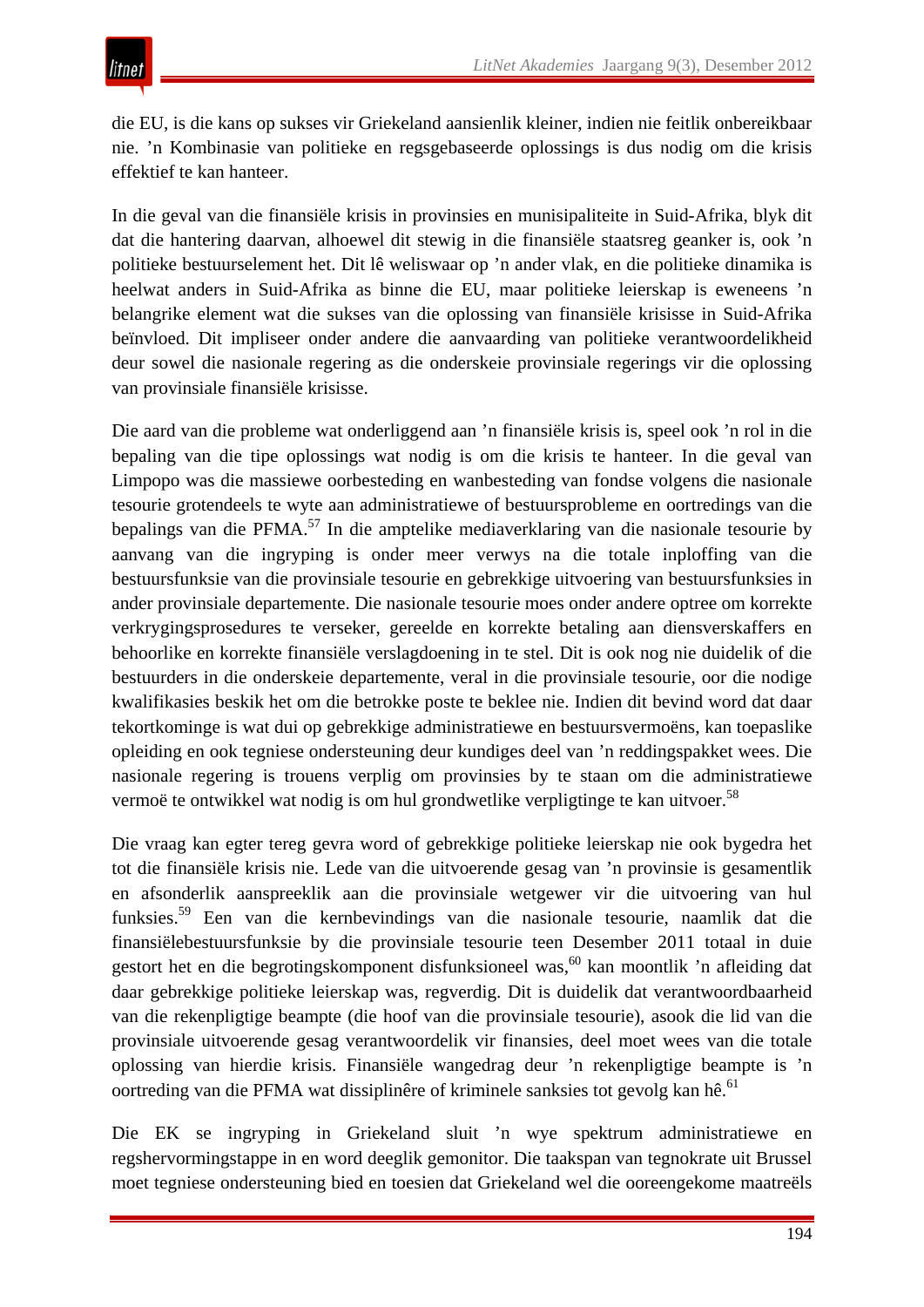implementeer. Daaroor word ook gereeld verslag gedoen, alhoewel die implementering die verantwoordelikheid van die Griekse regering is. Die tegniese bystand is veral gefokus op belastingadministrasie, openbare finansiële bestuur, hervorming van die publieke administrasie en 'n verskeidenheid projekte wat 'n positiewe sakeklimaat moet bevorder.<sup>62</sup> Dit dui op 'n omvattende stel maatreëls en gereelde monitering wat die algemene gesondheid van die Griekse staatsadministrasie en ekonomie moet bevorder. Dit vra egter ook effektiewe politieke leierskap, en derhalwe het die leiers van die belangrikste Griekse politieke partye hulle ook skriftelik verbind tot die implementering van die maatreëls in die reddingspakkette, en kan hulle deur die kiesers in Griekeland verantwoordbaar gehou word.<sup>63</sup>

Die ingryping deur die nasionale tesourie in Limpopo en ander provinsies het weliswaar 'n politieke besluit geverg, maar is in wese administratiewe optrede binne die bestaande finansiële grondwetlike raamwerk. Volgens die amptelike verklaring van die nasionale tesourie bestaan die tegniese span wat Limpopo se probleme moet oplos uit amptenare van die nasionale regering, maar meer besonderhede is nie bekend gemaak nie.<sup>64</sup> Oënskynlik is geen kundiges uit die privaatsektor of van ander provinsies deel van hierdie span nie, en indien dit wel die geval is, is dit iets wat met vrug oorweeg kon word ten einde die bes moontlike kundigheid te benut. Soos in die geval van Griekeland is dit nodig dat daar gereelde verslagdoening oor die tegniese hulp aan Limpopo moet wees. Ingevolge artikel 100(2) van die Grondwet moet aan die nasionale raad van provinsies verslag gedoen word.

Die oogmerk van die tegniese ondersteuning van die nasionale tesourie is klaarblyklik in die eerste plek om die finansiële krisis op te los. Daar behoort egter ook 'n langertermynoogmerk te wees, naamlik om die provinsiale administrasie te hervorm en die administratiewe vermoë daar te ontwikkel wat die provinsie in staat sal stel om sy grondwetlike verpligtinge ten volle na te kom. Dit is 'n oogmerk wat in pas is met artikel 125(3) van die Grondwet, naamlik die nasionale regering se plig om provinsies se administratiewe vermoëns te help ontwikkel.

Regstappe teen persone wat die PFMA oortree het of hulle aan bedrog of korrupsie skuldig maak, is klaarblyklik ook deel van die proses om die krisis in Limpopo op te los. Dit is egter nog 'n ope vraag of daar enige optrede sal kom teen politieke leiers in Limpopo wat ten minste gedeelde verantwoordelikheid vir die finansiële krisis moet aanvaar. In vele ander grondwetlike demokrasieë sou die betrokke ministers en premier by die openbaarmaking van 'n krisis van hierdie aard en omvang onmiddellik bedank het.

Bevat die finansiële interowerheidstelsel genoegsame maatreëls om enersyds teen persone wat hulle aan finansiële wanadministrasie skuldig maak, op te tree en andersyds praktyke wat tot krisisse soos dié in Limpopo en elders lei, te voorkom? Benewens die spesifieke voorskrifte van die PFMA, asook die MFMA in die geval van munisipaliteite, om rekenpligtige beamptes verantwoordbaar en selfs ook strafregtelik aanspreeklik te hou, skep artikel 100 en artikel 139 van die Grondwet drastiese ingrypingsmoontlikhede. Die grondwetlike ingrypingsmoontlikhede bly egter tydelike maatreëls wat net in uiterste gevalle gebruik moet word. Die PFMA en die nasionale-tesourie-regulasies spel in groot besonderhede uit wat gesonde finansiële bestuur in die praktyk beteken en dek onderwerpe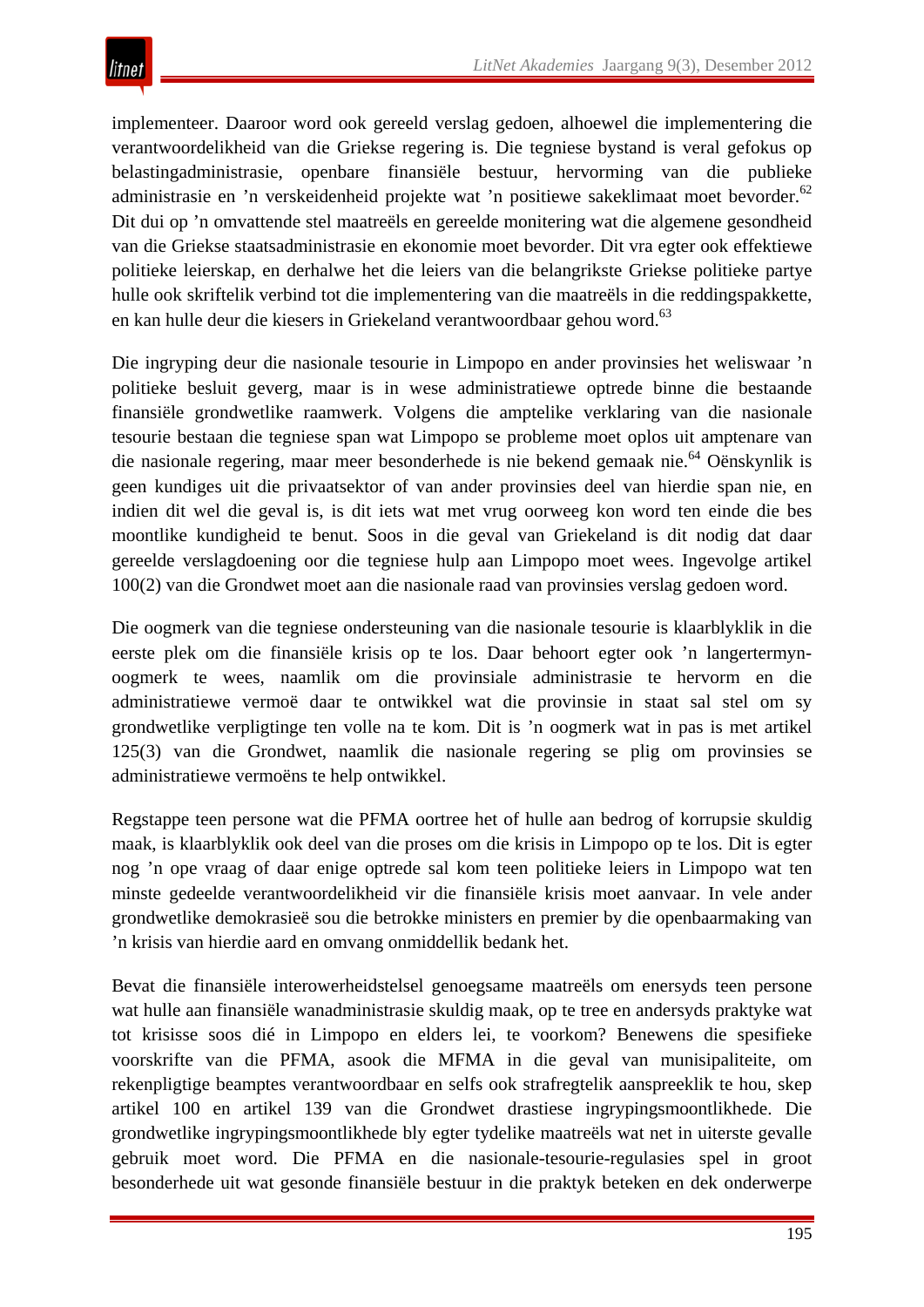soos verkrygingsprosedures, bestuur van inkomste en uitgawes, begrotingsbeheer en batebestuur.65 Die MFMA bevat ook 'n reeks bepalings oor die hantering van finansiële probleme in munisipaliteite, insluitende die hantering van krisisse, die moontlikheid van ingryping deur 'n provinsie ingevolge artikel 139 van die Grondwet, en die opstel van finansiële herstelplanne vir 'n munisipaliteit.<sup>66</sup>

Daar blyk oënskynlik nie 'n tekort aan voorskrifte te wees om te verseker dat alle nasionale departemente, provinsies en munisipaliteite gesonde finansiële bestuurspraktyke ontwikkel en implementeer nie. Die omvang van finansiële probleme in provinsies en munisipaliteite dui egter waarskynlik eerder op gebrekkige implementering en verantwoordbaarheid. Die nasionale tesourie se aanvanklike assessering van die situasie in Limpopo bevestig dit.<sup>67</sup> Korrekte toepassing van die wetgewing en regulasies deur alle nasionale departemente, provinsies en munisipaliteite is 'n basiese grondwetlike verantwoordelikheid, maar te oordeel aan die ouditeur-generaal se verslae en nuus oor korrupsie en wanbesteding wat gereeld die lig sien, skiet sodanige toepassing nog ver te kort.

Die ouditeur-generaal stel dit duidelik in die 2010-11-verslag oor provinsies dat die volgende kritieke elemente nodig is om gesonde finansiële bestuur en verslagdoening te bevorder:

- Positiewe leierskap wat bereid is om verantwoordbaarheid vir die finansiële bestuur deurgaans te aanvaar.
- Die skep van 'n omgewing wat verantwoordbaarheid en oorsig bevorder.
- Besliste aksieplanne met duidelike tydskale om die kernprobleme wat in ouditverslae aan die lig kom, te kan oplos.<sup>68</sup>

Dit is redelik voor die hand liggende praktiese voorstelle wat die ouditeur-generaal aan die hand doen. Waar provinsies en munisipaliteite kundigheid kort, veral op finansiëlebestuursvlak, kan dit by wyse van gepaste opleiding en die benutting van kundigheid wat in die privaatsektor en by universiteite beskikbaar is, aangevul word. Die manier waarop die EK 'n span tegniese kundiges vanuit eie geledere, lidlande en die IMF benut om die probleme in Griekeland te help oplos, is sinvol, aangesien dit 'n gesamentlike tegniese bydrae is wat gefokuste aandag aan verskillende administratiewe en regsprobleme gee. Die waarde van hierdie tegniese hulp word onder andere bevestig in die taakspan se verslae aan die Kommissie.69 Dit is 'n tegnokratiese en onpartydige benadering waardeur praktiese en nodige oplossings in 'n moeilike politieke klimaat gevind word. Dit is dalk ook die manier om sommige van die bestuursprobleme in provinsies en munisipaliteite in Suid-Afrika te help oplos. Die gebruik van amptenare van die nasionale tesourie is uiteraard nodig wanneer daar 'n nasionale ingryping is om finansiëlebestuursprobleme in 'n provinsie te help oplos. Dit is egter nie 'n gegewe dat al die nodige kundigheid by die nasionale tesourie gevestig is nie. Soos gesê, kan die benutting van kundiges uit verskillende vakdissiplines vanuit die privaatsektor en ander regeringsinstellings, soos die ouditeur-generaal of ander provinsies, die tegniese bystand van die nasionale tesourie aan 'n provinsie in nood versterk, en dit behoort oorweeg te word.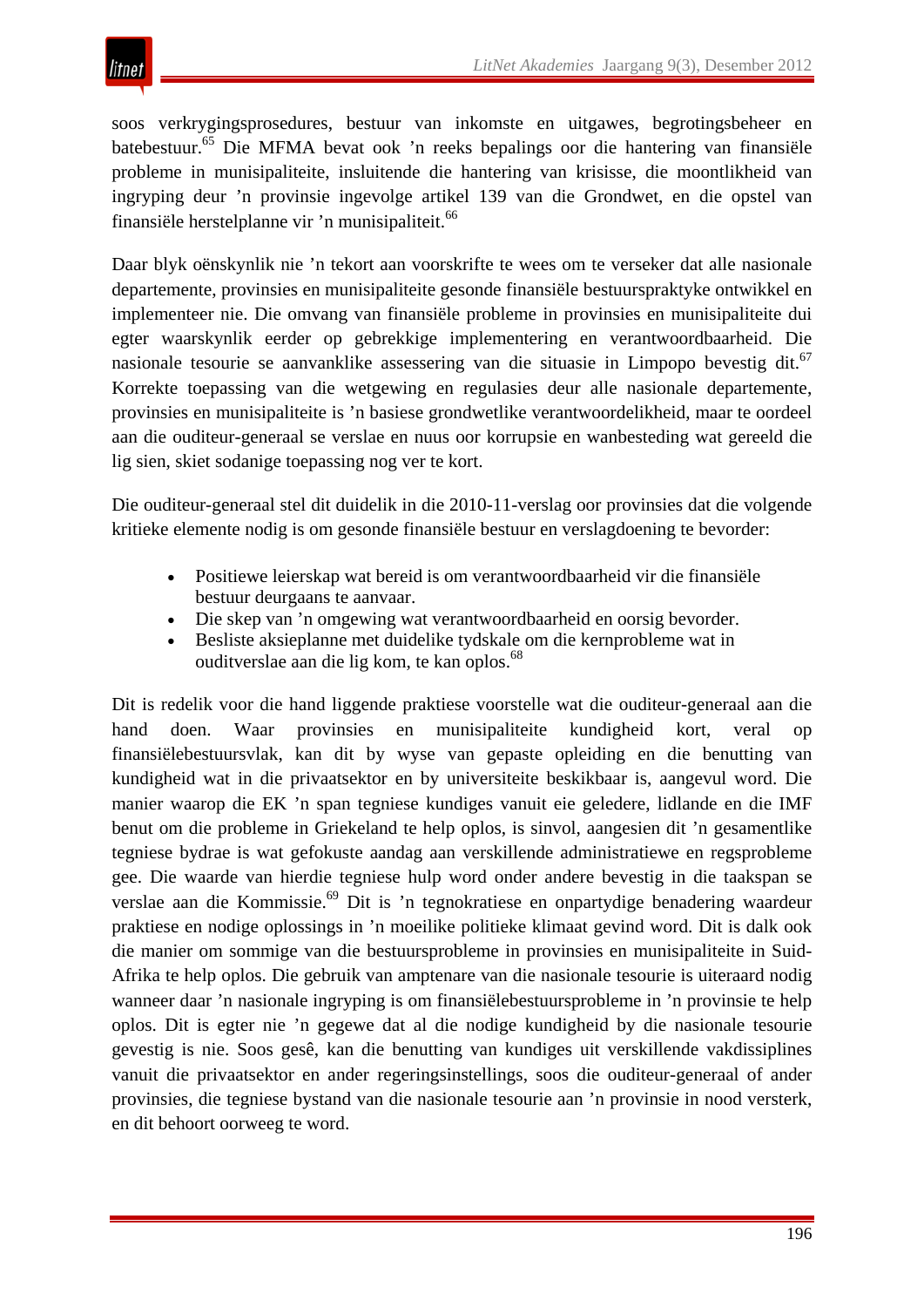

Die PFMA hou rekenpligtige beamptes, met ander woorde die senior amptenare in nasionale en provinsiale departemente, verantwoordbaar en het finansiële wangedrag van rekenpligtige beamptes strafbaar gemaak.70 Van politieke ampsbekleërs word egter net verwag dat hulle hul statutêre pligte binne die goedgekeurde begroting moet uitvoer, maar geen sanksies vir oorskryding van 'n begroting of oorskryding van hul pligte word in die wet genoem nie.<sup>71</sup> Dié wet skiet dus te kort wat die verantwoording van politieke ampsbekleërs betref. Goeie regeerpraktyke, effektiewe positiewe leierskap op politieke en administratiewe vlak en die implementering van die beginsel van verantwoordbaarheid lê dus die grondslag vir die oplossing en voorkoming van finansiële krisisse soos wat Limpopo en ander provinsies ondervind. Politieke verantwoordbaarheid binne die konteks van die finansiële staatsreg is 'n belangrike deel van die oplossing. Dit is voorts nodig dat die beginsels van verantwoordbaarheid en openheid wat deel is van die fundamentele waardes in die Grondwet, deeglike erkenning kry en toegepas word.

Samevattend word die volgende vanuit die finansiële staatsreg aanbeveel vir die hantering van finansiële krisisse soos dié in Limpopo:

- 1. Toepassing van artikel 125(3) van die Grondwet deur konstruktiewe maatreëls in te stel vir die vestiging of herstel van toepaslike administratiewe vermoëns in 'n provinsie.
- 2. Indien daar 'n ingryping ingevolge artikel 100 van die Grondwet is, moet die tegniese span uit 'n diverse groep kundiges bestaan soos wat nodig is om die probleme te kan hanteer. Waar nodig moet kundiges uit die privaatsektor, van die ouditeur-generaal en van universiteite gekry word.
- 3. Wysiging van die PFMA om voorsiening te maak vir die verantwoordbaarheid van politieke hoofde van nasionale en provinsiale departemente naas die verantwoordingsplig wat aan rekenpligtige beamptes opgelê is.
- 4. Gepaste regstappe teen persone wat hulle aan finansiële wangedrag, korrupsie of ander misdade wat bygedra het tot die finansiële krisis, skuldig gemaak het.
- 5. Die politieke wil is klaarblyklik ook nodig om in die eerste plek te sorg dat gesonde finansiële bestuur geïmplementeer word. Terselfdertyd is dit ook nodig dat verantwoordbaarheid, veral in die geval van finansiële krisisse of wanadministrasie, behoorlik toegepas word.

#### **Bibliografie**

Auditor General. 2012. Consolidated General Report on the audit outcomes of Local Government 2010–11, (1 Augustus 2012 geraadpleeg).

—. 2012. Consolidated General Report on the Provincial Audit Outcomes 2010–11, (27 Augustus 2012 geraadpleeg).

Barnard, C. 2010. *The substantive law of the EU – the four freedoms*. 3de uitgawe. Oxford, New York: Oxford University Press.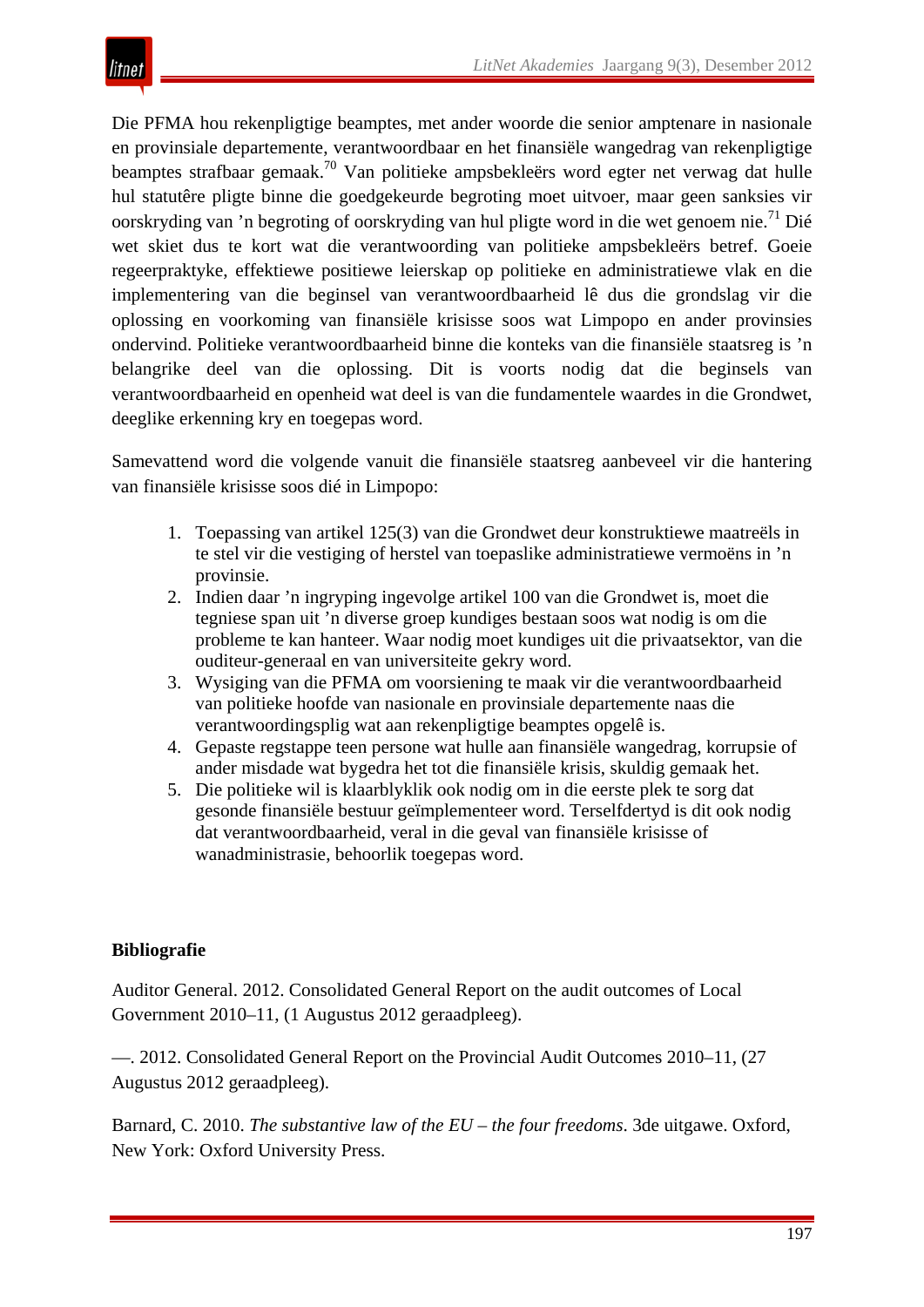

Brand, D.J. 2006. *Financial constitutional law – a comparison between Germany and South Africa.* Johannesburg: Konrad Adenauer Stiftung.

—. 2008. Financial constitutional law – a new concept in South Africa? *Tydskrif vir die Suid-Afrikaanse Reg*, 1:89–98.

—. 1998. The South African Constitution – three crucial issues for future development. *Stellenbosch Regstydskrif*,2:182–95.

Chalmers, D., G. Davies en G. Monti. 2011. *European Union Law – cases and materials*, 2de uitgawe. Cambridge, New York, Melbourne, Kaapstad, Singapoer, S*ã*o Paulo, Delhi, Tokyo, Mexikostad: Cambridge University Press.

Consolidated version of the Treaty on the European Union. 2010. *Official Journal of the European Union*, C83 53:1. 30 Maart. (15 Augustus 2012 geraadpleeg).

Council of the European Union. 2010. Council Decision 2010/320/EU *OJ* L145/6 10 Mei 2010.

—. 2012. Council Decision 2012/211/EU *OJ* L113/8 13 Maart 2012.

De Villiers, B. (red.). 1994. *Birth of a Constitution.* Kaapstad: Juta.

Devenish, G.E. 1998. *A Commentary on the South African Constitution*. Durban: Butterworths.

Donnelly, L. 2012. Province in crisis: Battle lines drawn in Limpopo. (12 April 2012 geraadpleeg).

European Commission. 2012. General government data, general government revenue, expenditure, balances and gross debt, Spring 2012. (14 Augustus 2012 geraadpleeg).

—. 2012. Task Force for Greece – 2nd Quarterly Report, 15 Maart 2012 (1 Oktober 2012 geraadpleeg).

—. 2012. The Second Economic Adjustment Programme for Greece. March 2012. *European Economy Occasional Papers* 94.

—. 2011. Task Force for Greece – 1st Quarterly Report, 17 November 2011 (1 Oktober 2012 geraadpleeg).

—. 2010. The Economic Adjustment Programme for Greece, May 2010, *European Economy Occasional Papers* 61.

Heyer, J.A. 2011. Task force leader cleans house in Greece. *Spiegel Online*. 21 Desember. (1 Oktober 2012 geraadpleeg).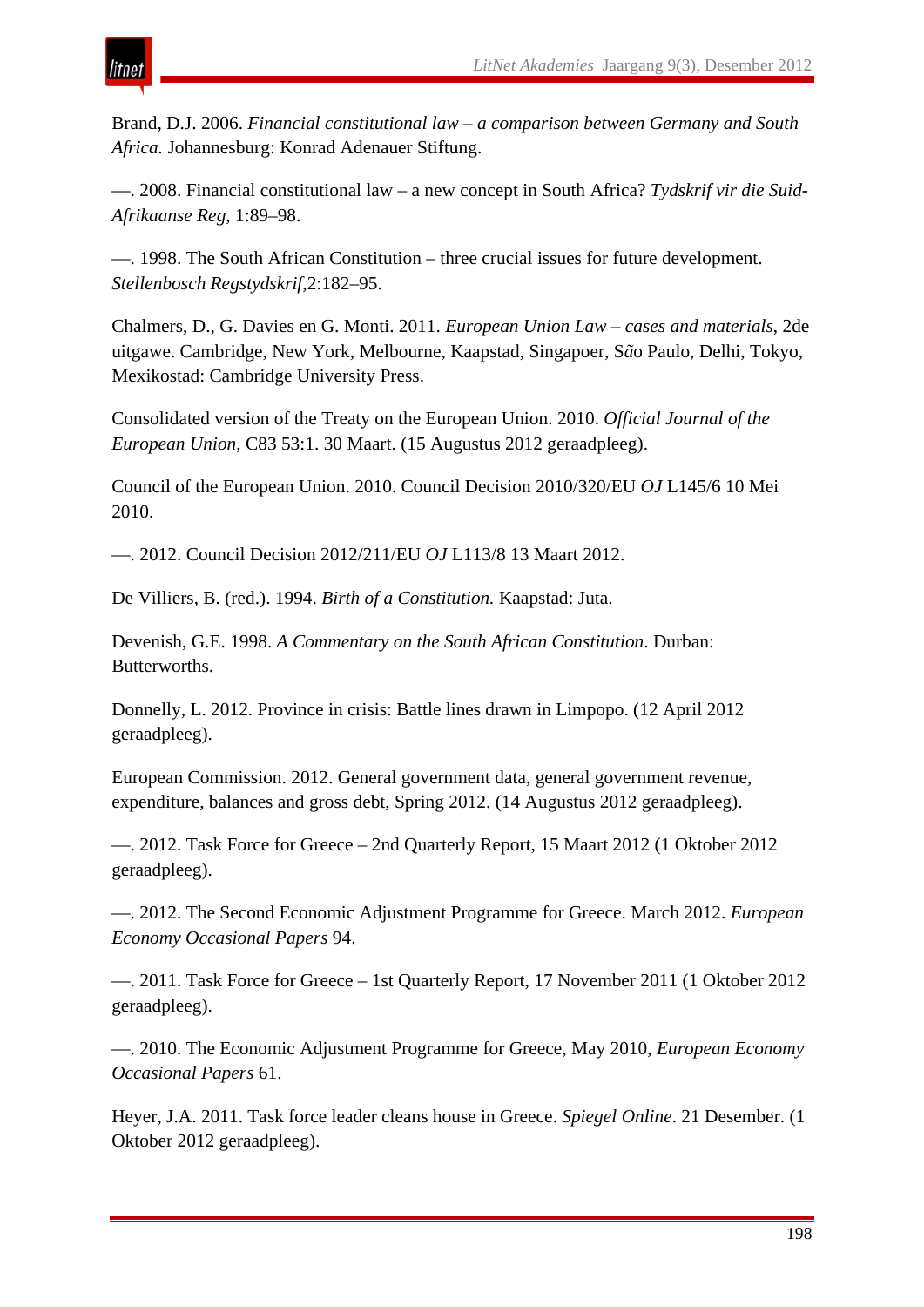

# tnei

Karamoko, J. 2011. Community protests in South Africa: Trends, analysis and explanations. Kaapstad: Universiteit van die Wes-Kaap. (31 Mei 2012 geraadpleeg).

Malherbe, E.F.J. en D.J. Brand. 2001. Sub-national constitutional law – South Africa. *International encyclopaedia of laws.* Den Haag, Londen, New York: Kluwer Law International.

Memorandum of Understanding between the European Commission acting on behalf of the Euro Area Member States and the Hellenic Republic, February 2012. Brussels, Athens. (14 Augustus 2012 geraadpleeg).

Mkokeli, S. en S. Shoba. 2011. Cabinet in bold step to fix broken provinces. *Business Day BDLive*. 6 Desember 2011, bl. 1. (2 Oktober 2012 geraadpleeg).

National Treasury. 2012. Media statement – Joint ministerial team on Limpopo section 100 intervention, 19 January. (28 Maart 2012 geraadpleeg).

—. 2012. Budget review 2012. (12 April 2012 geraadpleeg).

Nugent, N. 1999. *The government and politics of the European Union.* 4de uitgawe. Ebbw Vale: Creative Print & Design.

Public Protector. 2012. Report on an investigation into allegations of impropriety and corrupt practices relating to the awarding of contracts for goods and services by the Limpopo Department of Roads and Transport. Report No. 10 of 2012/13, 10 Oktober.(15 Oktober 2012 geraadpleeg).

Rautenbach, I.M. en E.F.J. Malherbe. 2004. *Constitutional Law.* 4de uitgawe. Durban: LexisNexis.

Slabbert, A. 2012. Rade dop oudit-toets. *Die Burger.* 24 Julie, bl. 1.

The Press and Information Office of the Federal Government of Germany. 2011. Stability of the euro is the top priority. 3 November. (14 Augustus 2012 geraadpleeg).

Treaty of Lisbon amending the Treaty on European Union and the Treaty establishing the European Community. Lissabon, 13 Desember 2007. *Official Journal of the European Union*, C306 50:1.

Treaty on the functioning of the European Union. *Official Journal of the European Union*, C83 53:47.

What to do about Greece; The euro crisis. 2012. *The Economist.* 28 Januarie, bl.11–2.

Williams, D. en K. Child. 2012. Skeletal health system sitting on cash pile. (3 Oktober 2012 geraadpleeg)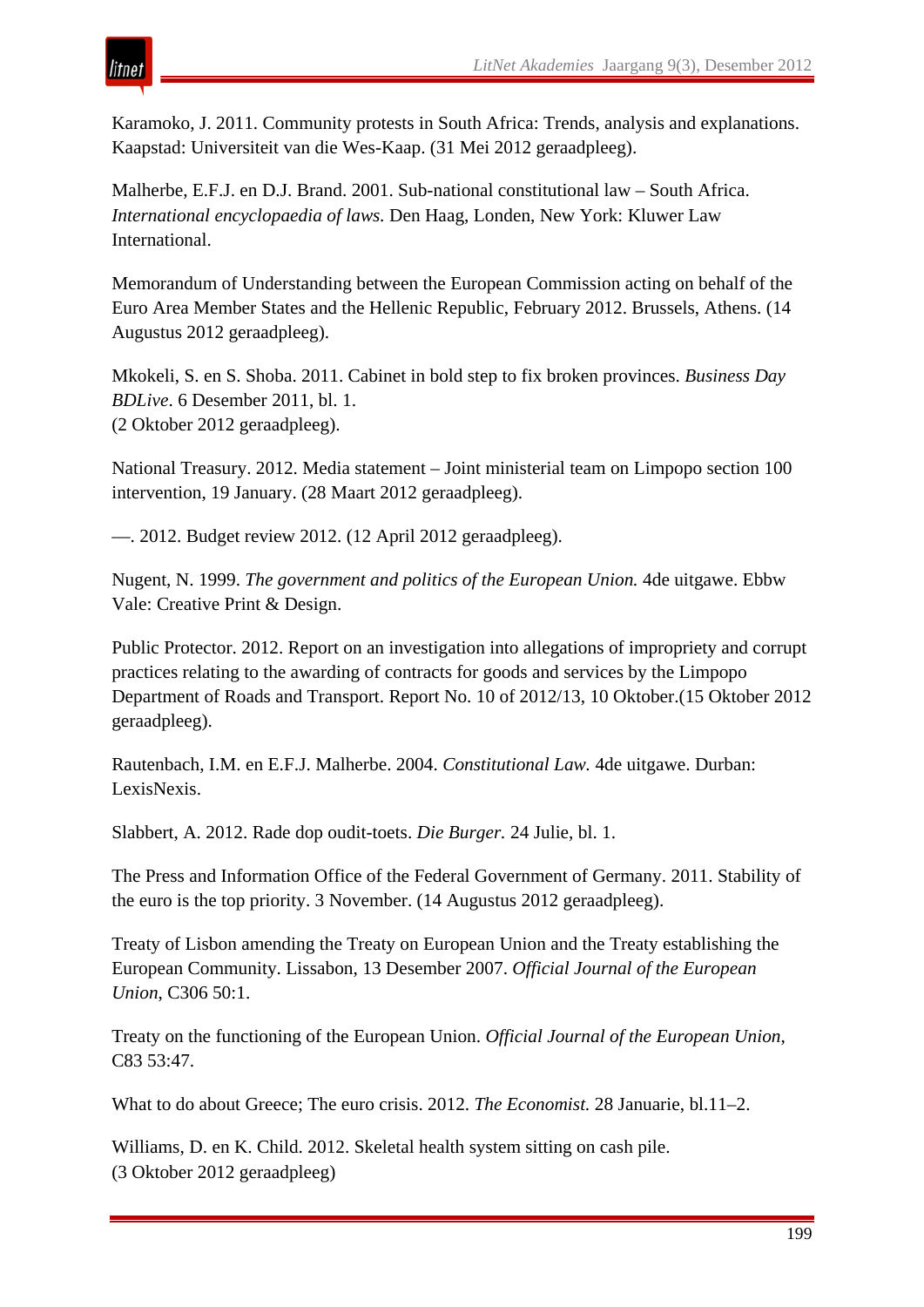

Zahariadis, N. 2012. Complexity, coupling and policy effectiveness: the European response to the Greek sovereign debt crisis. *Journal of Public Policy,* 32(2):99.

#### **Eindnotas**

<sup>1</sup> Chalmers e.a. (2011: 9–50); Treaty on European Union *OJ* C191, 29 July 1992; Grondwet artt. 1, 40.

 $2$  National Treasury, Media statement (2012:2).

 $3$  National Treasury, Media statement (2012:2).

<sup>4</sup> National Treasury, Media statement (2012:3).

 $<sup>5</sup>$  Public Protector (2012:11–4).</sup>

<sup>6</sup> Mkokeli en Shoba (2011).

<sup>7</sup> National Treasury, Media statement  $(2012:1)$ .

<sup>8</sup> National Treasury, Budget review (2012:113).

<sup>9</sup> Williams en Child (2012).

<sup>10</sup> Sien o.a. art. 125(2) – uitoefening van uitvoerende gesag; art. 133 – aanspreeklikheid van uitvoerende gesag.

 $11$  Donnelly (2012).

<sup>12</sup> Art.152(1): "Die oogmerke van plaaslike regering is –

- Om demokratiese en verantwoordingspligtige regering vir plaaslike gemeenskappe te voorsien,
- Om te verseker dat dienste op volhoubare wyse aan gemeenskappe verskaf word,
- Om maatskaplike en ekonomiese ontwikkeling te bevorder,
- Om 'n veilige en gesonde omgewing te bevorder; en
- Om die betrokkenheid van gemeenskappe en gemeenskapsorganisasies in plaaslike regeringsaangeleenthede aan te moedig."

<sup>13</sup> Karamoko (2011:34).

<sup>14</sup> Karamoko (2011:36).

<sup>15</sup> Auditor General, Local Government (2010-11:17–8; Slabbert (2012:1).

<sup>16</sup> Brand (2008:90); Brand (1998:188).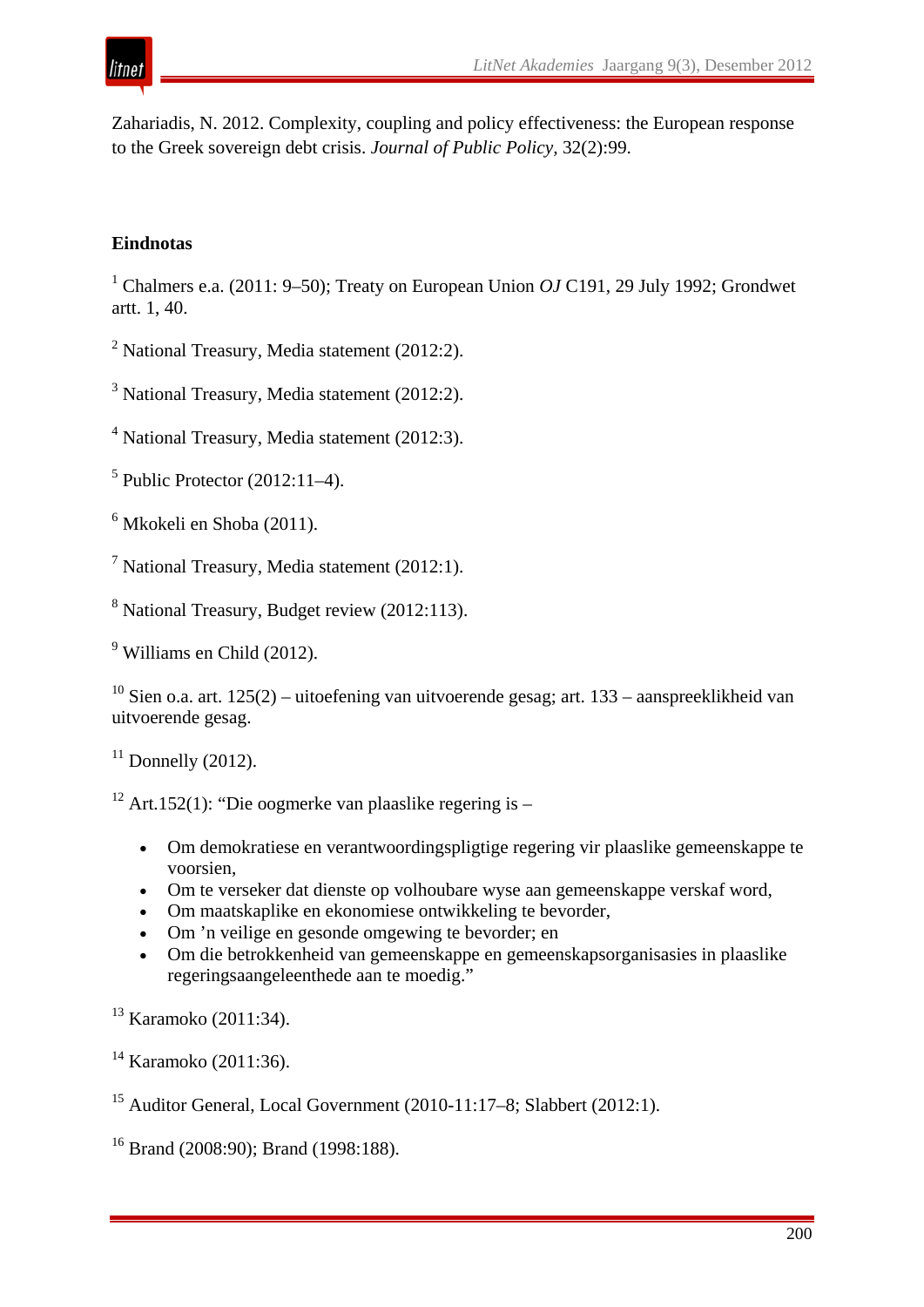<sup>17</sup> Artt. 228, 229.

<sup>18</sup> Artt. 214, 227.

 $19$  Art. 227(1), (4).

 $20$  Art. 230.

 $21$  Art. 215–7.

<sup>22</sup> Artt. 38–42, 81 PFMA; artt. 60–75, 171–4 MFMA.

<sup>23</sup> *In Re Certification of the Constitution of the Republic of South Africa*, *1996* 1996 4 SA 744 (KH); 1996 10) BCLR 1253 (KH) par. 290; De Villiers (1994:256).

 $24$  Art. 100(1) bepaal: "Wanneer 'n provinsie 'n uitvoerende verpligting ingevolge wetgewing of die Grondwet nie kan nakom nie of dit nie nakom nie, kan die nasionale uitvoerende gesag ingryp deur enige gepaste stappe te doen om te verseker dat daardie verpligting nagekom word, met inbegrip van –

- die uitreiking van 'n lasgewing aan die provinsiale uitvoerende gesag waarin die mate van die versuim om sy verpligtinge na te kom, beskryf word en stappe wat nodig is om sy verpligtinge na te kom, vermeld word; en
- die aanvaarding van verantwoordelikheid vir die betrokke verpligting in daardie provinsie in die mate wat nodig is om –
- noodsaaklike nasionale standaarde te handhaaf of aan gevestigde minimum standaarde vir die lewering van 'n diens te voldoen;
- ekonomiese eenheid te handhaaf;
- nasionale veiligheid te handhaaf; of
- te voorkom dat daardie provinsie onredelike stappe doen wat nadelig is vir die belange van 'n ander provinsie of die land as geheel."

<sup>25</sup> *Certification of the Constitution* case par. 265-6; *Ex parte President of the Republic of South Africa In re: Constitutionality of the Liquor Bill* 2000 1 BCLR 1 (KH); Brand (2006:111); Rautenbach en Malherbe (2004:266–7); Malherbe en Brand (2001:64–5).

 $26$  Artt. 81–6 bevat uitvoerige bepalings oor finansiële wangedrag.

<sup>27</sup> Die lang titel van die wet beskryf die doel van die wet o.a. as volg: "To regulate financial management in the national government and provincial governments."

 $28$  Rautenbach en Malherbe (2004:266–7).

 $29$  Art. 100(2) Grondwet.

<sup>30</sup> National Treasury, Media statement (2012:2).

 $31$  National Treasury, Media statement (2012:3–5).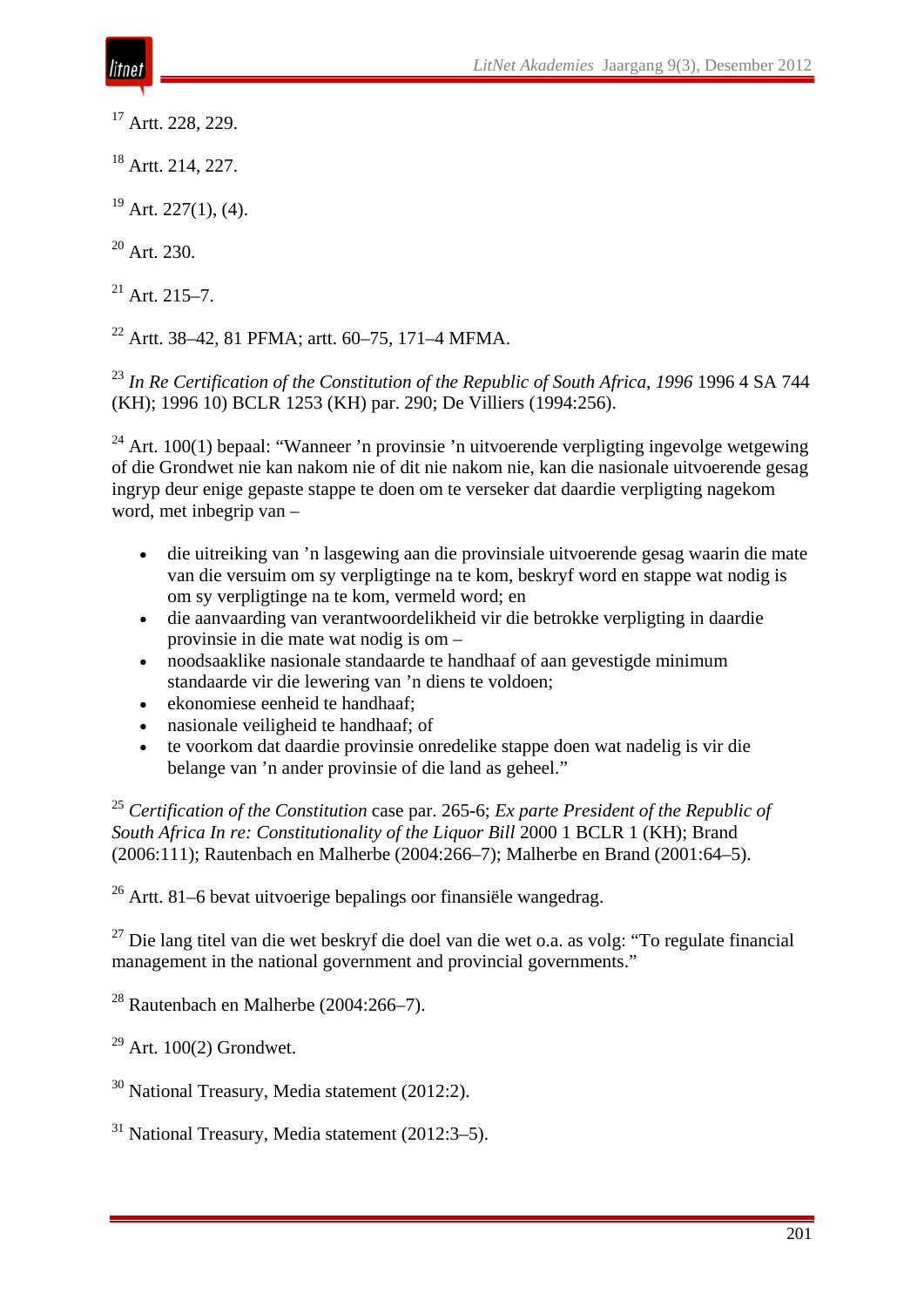

<sup>32</sup> *Soobramoney v Minister of Health* (KwaZulu-Natal) 1998 1 SA 765 (KH); 1997 12 BCLR 1696 par. 29.

 $33$  Art. 3(4) TEU: "The Union shall establish an economic and monetary union whose currency is the euro"; Chalmers e.a. (2011:716–27).

<sup>34</sup> Die Stability and Growth Pact bestaan uit die volgende elemente: Resolution of the European Council on the Stability and Growth Pact (1997) *OJ* C236/1; Regulation 1466/97/EC on the strengthening of the surveillance of budgetary positions and the surveillance and coordination of economic policies (1997) *OJ* L209/1; Regulation 1467/97/EC on speeding up and clarifying the implementation of the excessive deficit procedure (1997) *OJ* L209/6; Regulation 1055/2005/EC amending Regulation 1466/97 (2005) *OJ* L174/1; en Regulation 1056/2005/EC amending Regulation 1467/97/EC (2005) *OJ* L174/5.

<sup>35</sup> Art. 40 Grondwet.

<sup>36</sup> European Commission (2010:61 6); Zahariadis (2012:2 105).

 $37$  European Commission (2010:61 6).

<sup>38</sup> European Commission, General Government Data (2012:30-3).

<sup>39</sup> Sestien EU-lidlande is tans deel van die euro-sone, naamlik België, Siprus, Duitsland, Finland, Frankryk, Griekeland, Ierland, Italië, Luxembourg, Malta, Nederland, Oostenryk, Portugal, Spanje, Slowenië en Slowakye.

<sup>40</sup> Zahariadis (2012:99).

<sup>41</sup> What to do about Greece  $(2012:11)$ .

 $42$  Nugent (1999:123–4).

<sup>43</sup> Art. 3(4) Treaty on European Union: "The Union shall establish an economic and monetary union whose currency is the euro."

<sup>44</sup> Art. 126(1) Treaty on the Functioning of the European Union: "Member States shall avoid excessive government deficits." Kyk ook Barnard (2010:594).

<sup>45</sup> Treaty of Lisbon (2007).

<sup>46</sup> Art. 126(7) TFEU; Chalmers e.a. (2011:737–40); Barnard (2010:597).

 $47$  Council of the European Union (2010).

<sup>48</sup> Memorandum of Understanding  $(2012:4-5)$ .

<sup>49</sup> Memorandum of Understanding  $(2012:4-5)$ : Council of the European Union  $(2012)$ .

 $50$  Art. 4 Council of the European Union (2010).